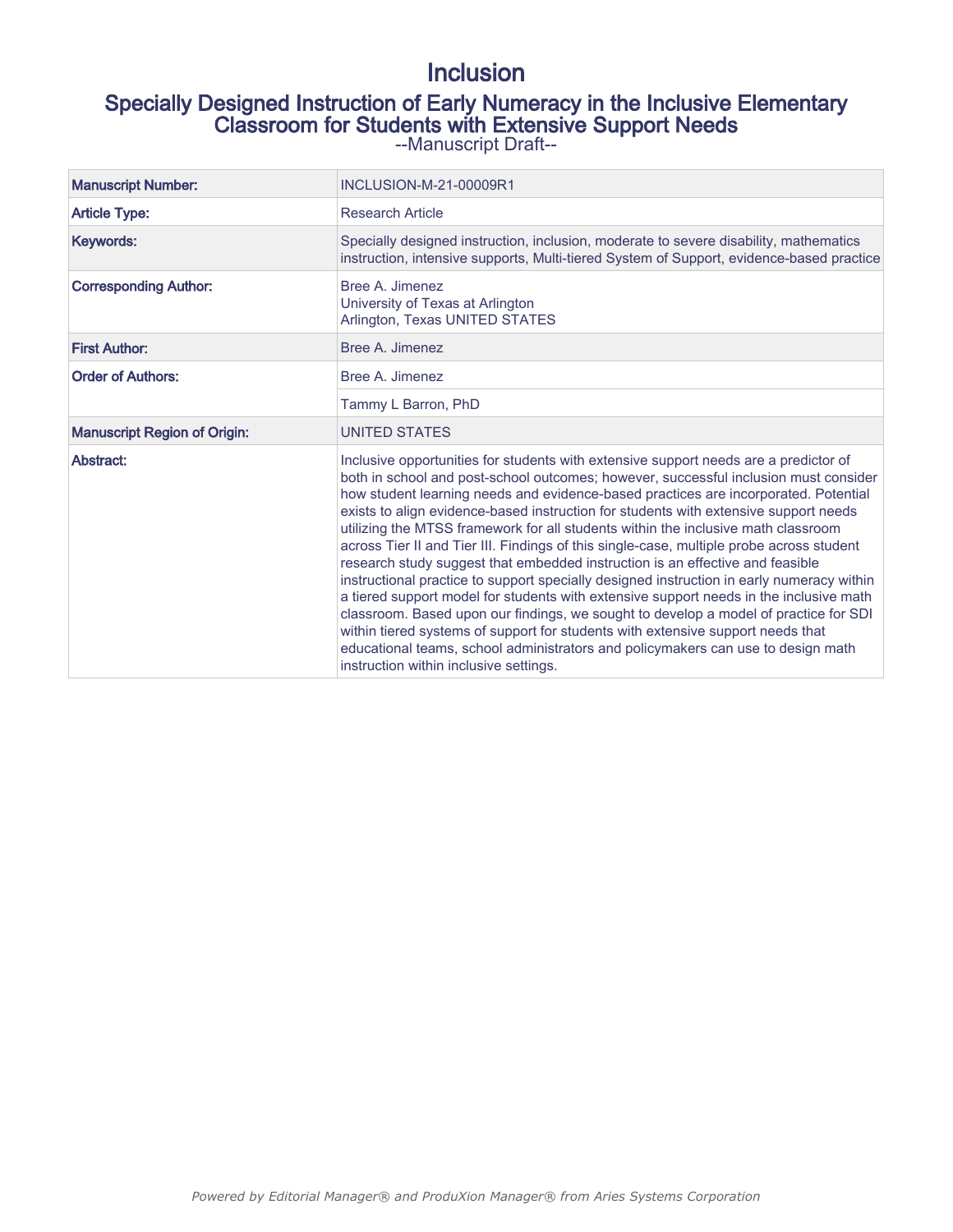土

#### SPECIALLY DESIGNED INSTRUCTION

## **Abstract**

Inclusive opportunities for students with extensive support needs are a predictor of both in school and post-school outcomes; however, successful inclusion must consider how student learning needs and evidence-based practices are incorporated. Potential exists to align evidence-based instruction for students with extensive support needs utilizing the MTSS framework for all students within the inclusive math classroom across tier 2 and tier 3. Findings of this single-case, multiple probe across student research study suggest that embedded instruction is an effective and feasible instructional practice to support specially designed instruction in early numeracy within a tiered support model for students with extensive support needs in the inclusive math classroom. Based upon our findings, we sought to develop a model of practice for SDI within tiered systems of support for students with extensive support needs that educational teams, school administrators and policymakers can use to design math instruction within inclusive settings.

*Keywords:* Specially designed instruction, inclusion, moderate to severe disability, mathematics instruction, intensive supports, Multi-tiered System of Support, evidence-based practice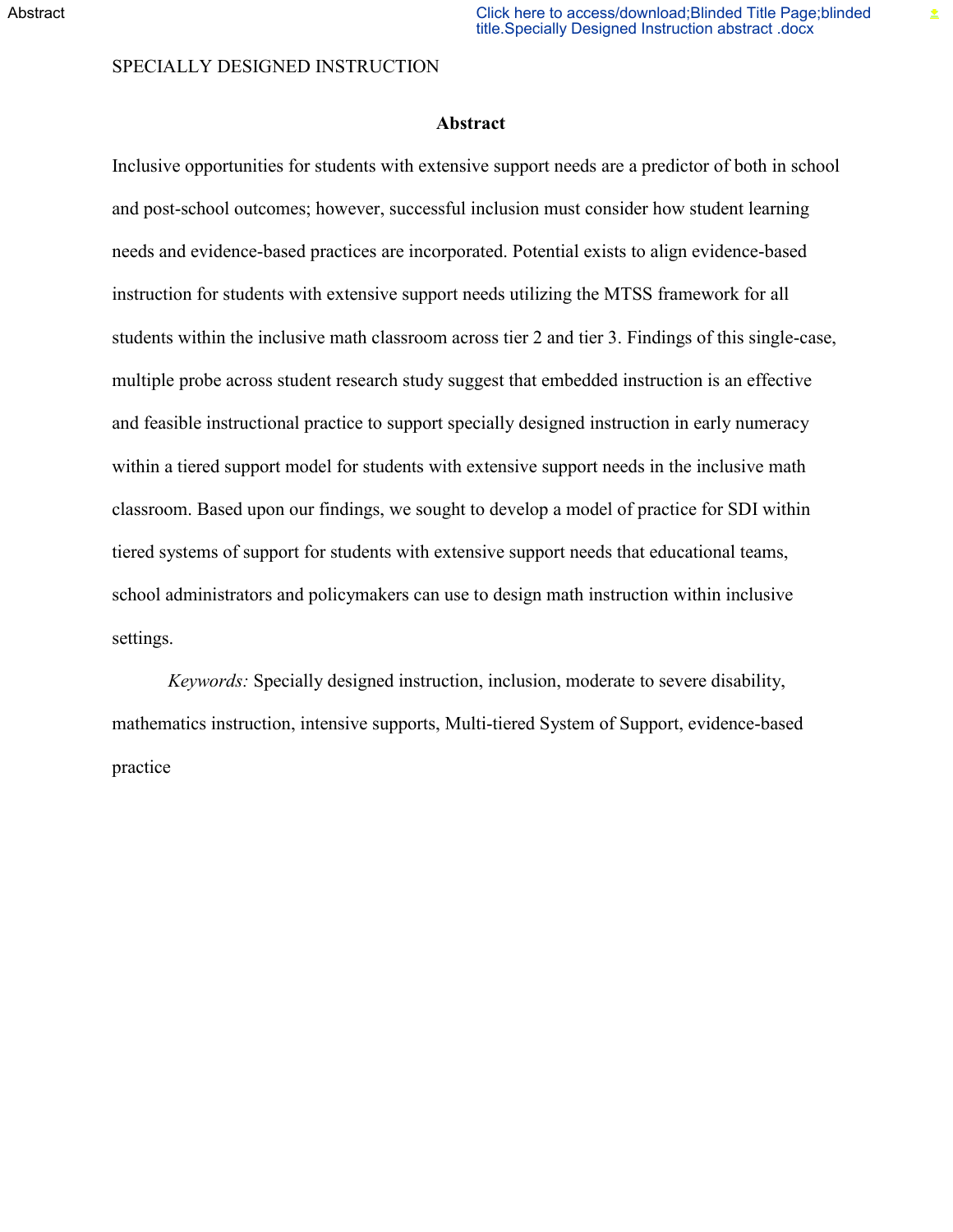# **Specially Designed Instruction of Early Numeracy in the Inclusive Elementary Classroom for Students with Extensive Support Needs**

Although many students struggle to learn mathematics, this is especially true for students with disabilities: Only 16 percent of students with disabilities in  $4<sup>th</sup>$  grade are proficient on math assessments; at  $8<sup>th</sup>$  grade, that number drops to 8 percent (National Center for Education Statistics [NCES], 2019). The statistics are even more dire when we consider academic and communication competence rates of students with extensive support needs (ESN; Kearns et al., 2011, Kleinart, 2020). Student's with extensive support needs (ESN) are defined as those students who need ongoing, pervasive supports across academic and daily living domains (i.e., autism, intellectual disability, and multiple disabilities); and who are eligible to take their state's alternate assessment based on alternate achievement standards (AA-AAS; Taub et al., 2017). With approximately 40,000 students participating in AA-AAS, Kleinart et al. (2015) found that 93% were served primarily in self-contained settings, and only 3% were served in general education classrooms for at least 80% of the time, and only 4% served in general education for at least 40% of the time (resource room placement).

#### **Serving Students with Extensive Support Needs in Math Classrooms**

Inclusive opportunities for students with ESN are a predictor of both in-school and post-school outcomes, and they can lead to increased learning expectations (Mazzoti et al, 2021). If the most common value articulated for the education of students with ESN is enhanced quality of life (Browder et al., 2009), and the research outcomes support this value, then there is a great need to improve inclusive educational experiences (Saunders et al., 2019).

Although much has been published to support inclusive education for students with ESN (e.g., Kurth et al., 2014; Olson et al., 2016; Ryndak et al., 2014), there is a striking dearth of experimental studies examining the impact of specially designed instruction in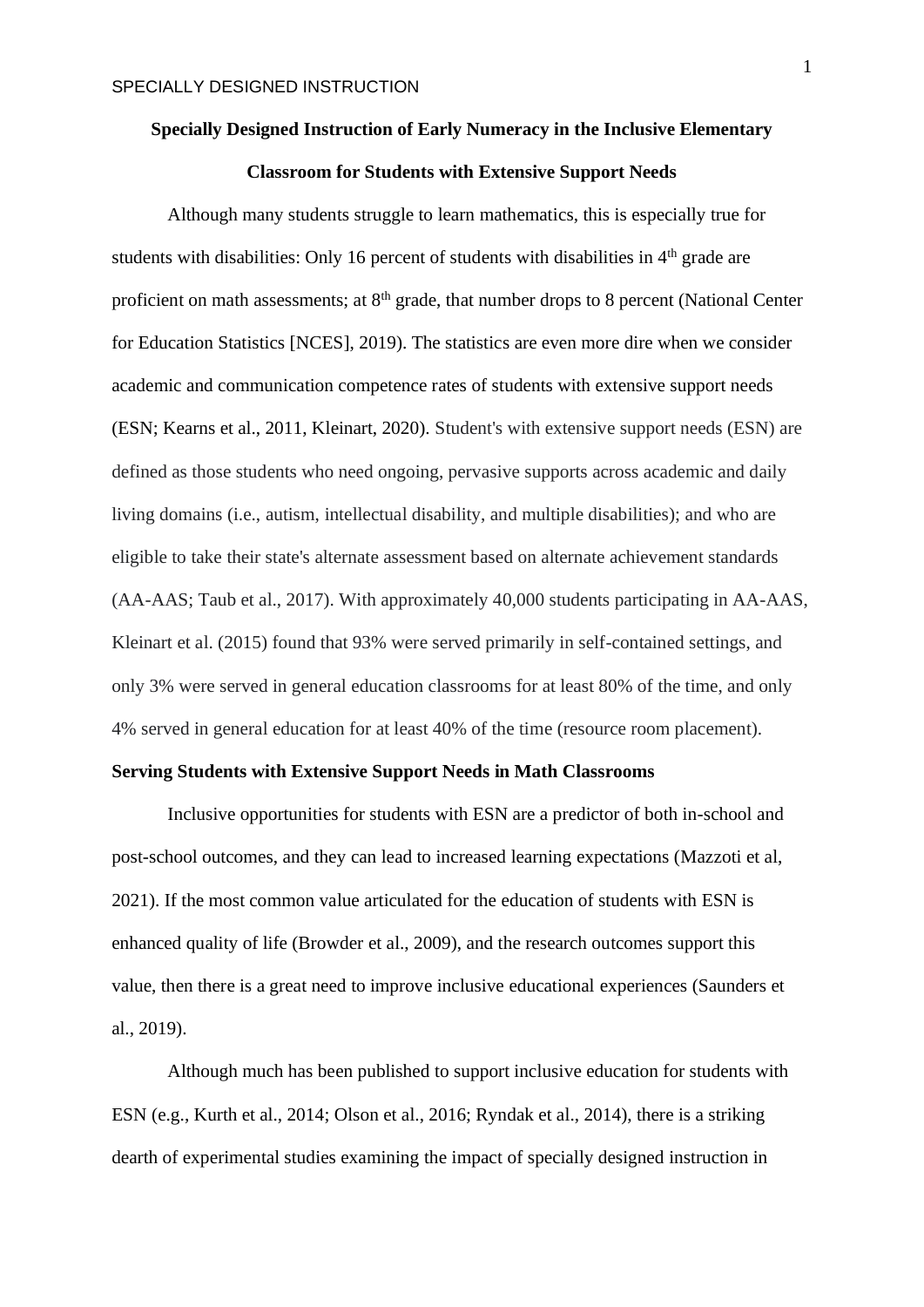inclusive settings on academic learning outcomes, particularly in the area of mathematics (Hudson et al., 2013; Kleinert et al., 2015).

#### *Specially Designed Instruction in Math Classrooms*

In order for students to generalize and continue to learn more complex math and other academic concepts over time, they must develop a strong foundation in numeracy (Claessens, & Engel, 2013; Duncan et al., 2007; Morgan et al., 2009). Although many interventions have been developed to support student early math achievement (e.g., Fuchs et al. 2005; Gersten et al., 2015) crucial to closing achievement gaps, students with more extensive needs may require greater supports (Browder et al., 2012) and specially designed instruction (SDI) to gain access to grade aligned mathematics within the inclusive classroom.

SDI for students with ESN often includes explicit instruction and the evidence-based practice of systematic instruction (observable, measurable response or set of responses with explicit prompting and feedback; Collins, 2012). IDEA explains the definition of specially designed instruction as:

*adapting, as appropriate to the needs of an eligible child under this part, the content, methodology or delivery of instruction (i) to address the unique needs of the child that result from the child's disability; and (ii) to ensure access of the child to the general curriculum, so that the child can meet the educational standards within the jurisdiction of the public agency that apply to all children. (34 C.F.R §300.39(b)(3).* 

The fundamental definition of SDI in IDEA has been elaborated by many authors (e.g., Friend & Barron, 2021; Friend & Bursuck, 2019; Riccomini et al., 2017) to include how teachers use evidence-based strategies to implement SDI across settings and content areas and ways to serve students with ESN. To this end, SDI continues to gain emphasis in many states and districts. Some are beginning to align the initiative with the implementation of a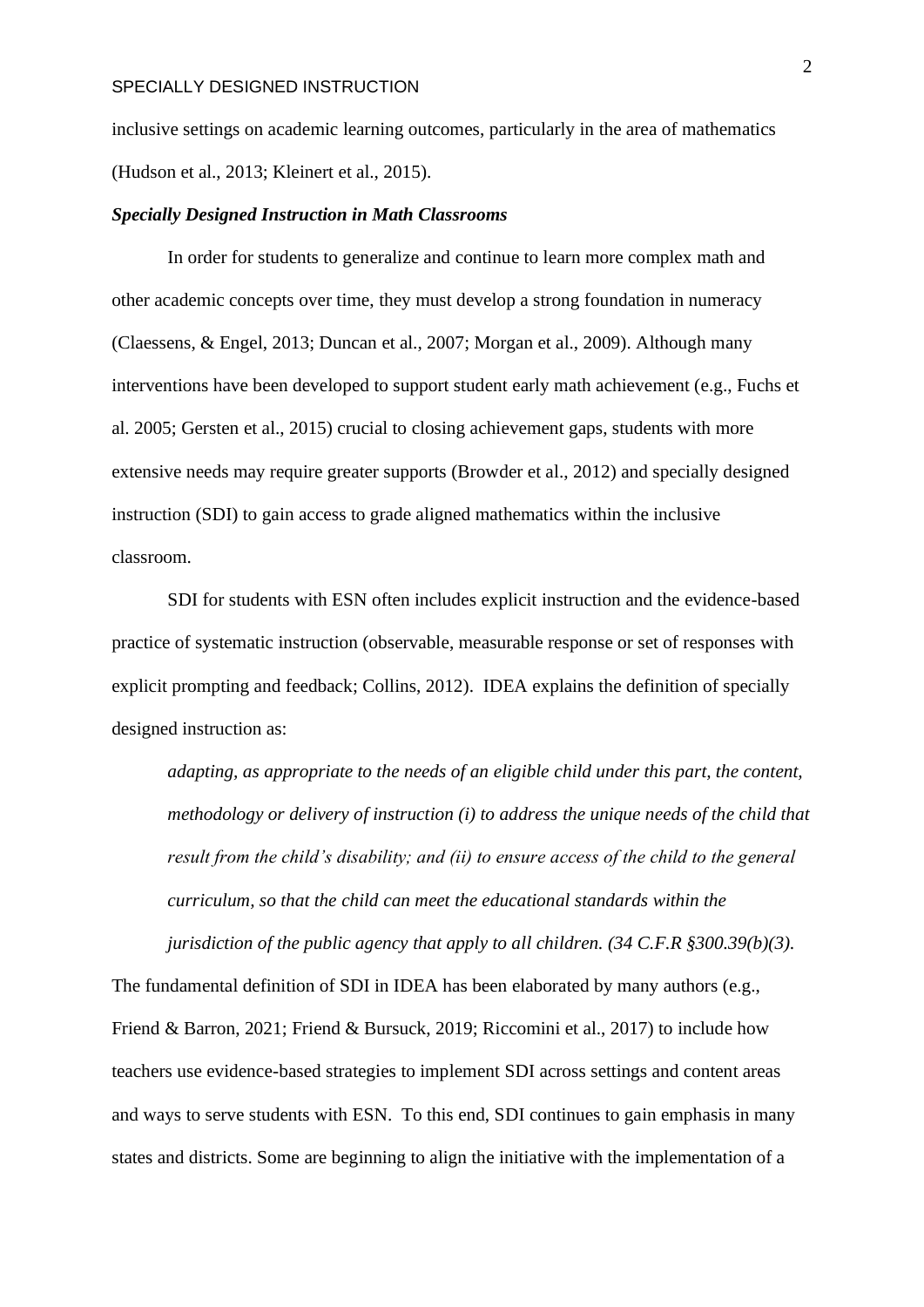Multi-tiered System of Support (MTSS) as an organizing framework for the delivery of effective instruction and inclusive practices (Thurlow et al., 2020).

#### **MTSS and Alignment of Specially Designed Instruction**

When appropriately implemented, MTSS clearly enhances student learning and improves outcomes (Sanetti & Collier, 2015; Sanetti & Luh, 2019; Sailor, 2015) and is an approach with the purpose of efficiently identifying students who need support, using research-based interventions to accelerate learning and address concerns. In most systems, the tiers are defined as follows:

- Tier I- Differentiated core instruction that effectively reaches 80% or more of students
- Tier II- Supplemental instruction that includes scaffolding that supports the majority of the remaining 20%.
- Tier III- Intensive instruction that is specific and supports students with the most intense needs.

Often the misconception exists that Tier 3 is the "special education" tier; however, it is for any student who needs intensive interventions.While actually, the tiers are additive (Thurlow et al., 2020), providing supports 'in addition to' those provided in Tiers I and II, not 'in place of" tier I or II. Often students with ESN are either excluded from the system (Thurlow et al., 2020) or only receive support in Tier III that includes a self-contained setting (Kleinart, 2020), but recent literature has discussed supports that can be integrated across tiers (Agran et al., 2020; Thurlow et al., 2020). Instruction can be delivered across all levels, as shown in Figure 1. There is potential to use the framework of MTSS and highquality, aligned SDI to meet student's individualized support needs and increase access in an inclusive setting. In fact, the current study shows that students with moderate to severe disability may be served across settings with the proper support.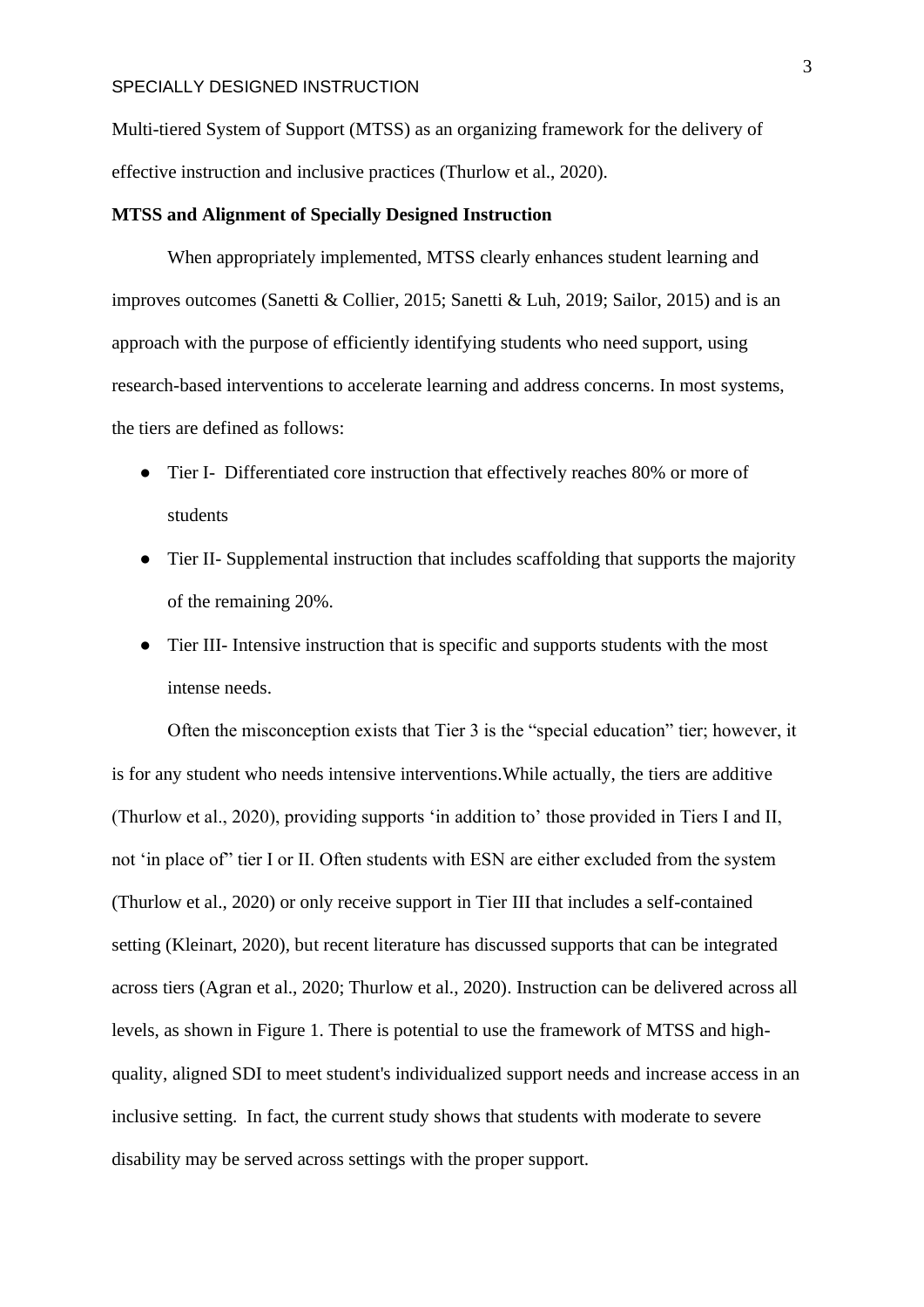## **Embedding Systematic Numeracy Instruction**

The number of students with ESN taught within the inclusive classroom has continued to increase in recent years (Morningstar et al., 2015; Morningstar et al., 2017). As more students are included in the inclusive mathematics classroom, educators must continue to consider how they will provide students with ESN the instructional approaches that are used to support their progress. Specially designed instruction (SDI) for students with ESN incorporates research- and evidence-based practices (EBPs; i.e., systematic instruction; Saunders et al., 2020; Spooner et al., 2019) to support all students, across tiered instruction.

One such EBP is embedded instruction (EI), designed to distribute instructional trials (i.e., learning opportunities) using systematic instruction within ongoing routines and activities of the classroom environment (Jimenez & Kamei, 2015; Jameson et al., 2020). In a review of practices used to teach students with severe disabilities in inclusive settings, embedded instructional trials using constant time delay were found to be an evidence-based practice (Spooner et al., 2019) across disciplines including mathematics. The practice of EI aligns directly with both SDI and MTSS, as the educational team identifies prioritized learning goals for a specific student, then finds ways in which they can 'embed' opportunities to explicitly teach this new skill throughout their lessons (Jimenez, 2020). EI has been shown to be an effective and feasible way for general educators, special educators, and paraprofessionals to prioritize learning goals for students with ESN to receive academic instruction within the inclusive elementary school classroom (Jimenez & Barron, 2018).

#### **Purpose of the Present Study**

Utilizing a model of practice may provide a feasible way to support tiered interventions for students with ESN within the general education classroom (Jimenez  $\&$ Barron, 2019). Therefore, the purpose of this study was to provide SDI of foundational early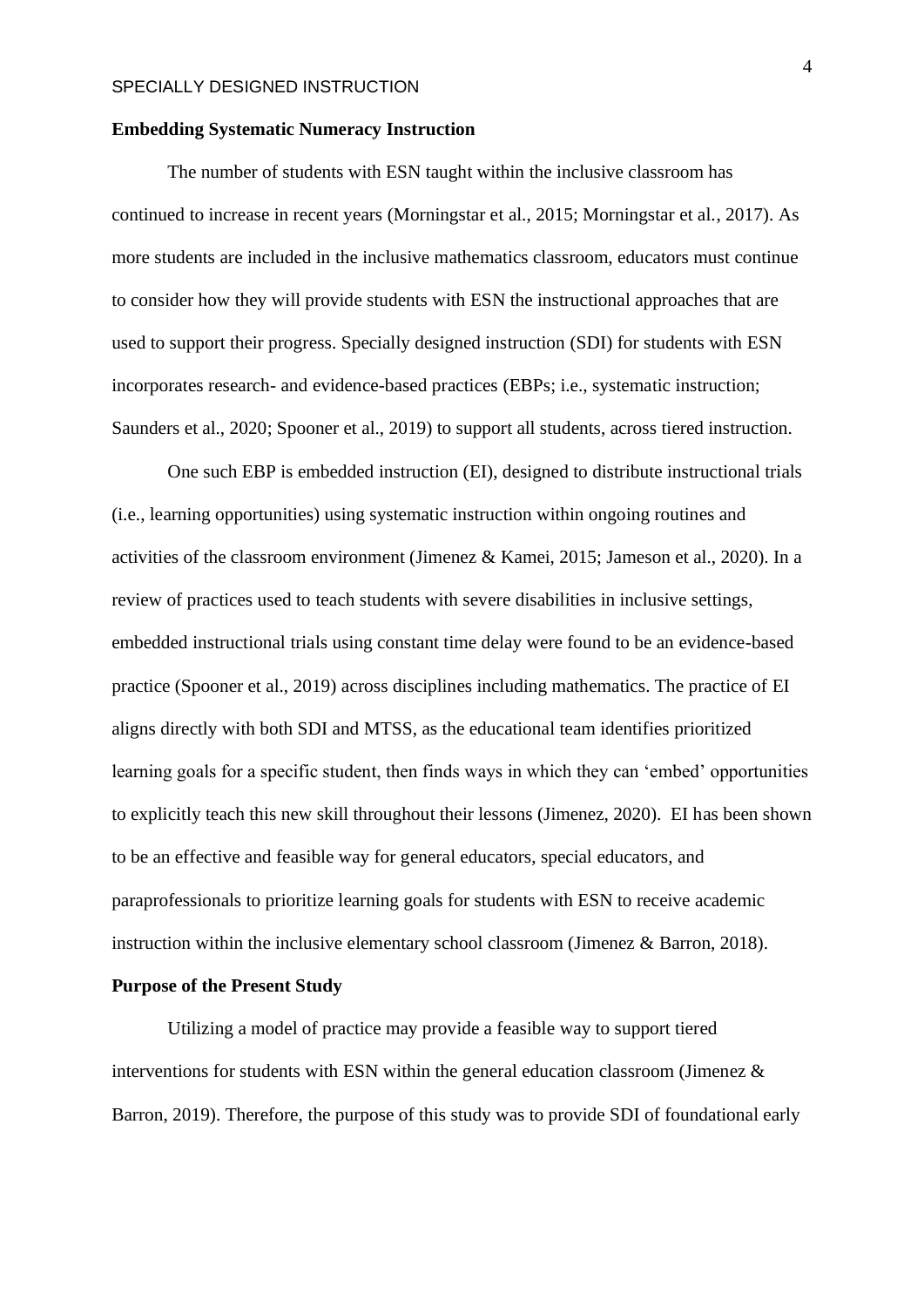numeracy skill instruction within inclusive education mathematics classrooms through a system of tiered supports. Specifically, the research questions were:

- 1. What is the effect of explicit early numeracy skill instruction on student numeracy skill acquisition?
- 2. What is the effect of embedded instruction (EI) of early numeracy skills on student acquisition and generalization of skills?
- 3. What is the feasibility of EI across instructional teams in elementary mathematics classrooms as part of a plan for core support, supplemental support, and intensive support?

Based upon the findings of this study, we sought to develop a model of practice for including SDI within tiered systems of support for students with ESN that school administrators and policymakers can use to design math instruction within inclusive settings.

## **Method**

## **Participants and Setting**

This study was conducted in a suburban school system in the southeastern United States. The intervention was conducted by an educational team consisting of the general education teacher, paraprofessional, and special education teacher, within the resource pullout and general education classroom. The study was conducted at two elementary schools with three students with ESN who received 80% or more of their instruction within the general education inclusive classroom with the same age- and grade-level peers. Participants were identified by recruiting a special education teacher at both schools and asking them to nominate one or two students who would benefit from SDI in numeracy and also met the following criteria: (a) identified as having an intellectual disability, (b) an ability to communicate verbally or with an augmentative communication system, and (c) consistent attendance (absent less than two times per month). Additionally, the special education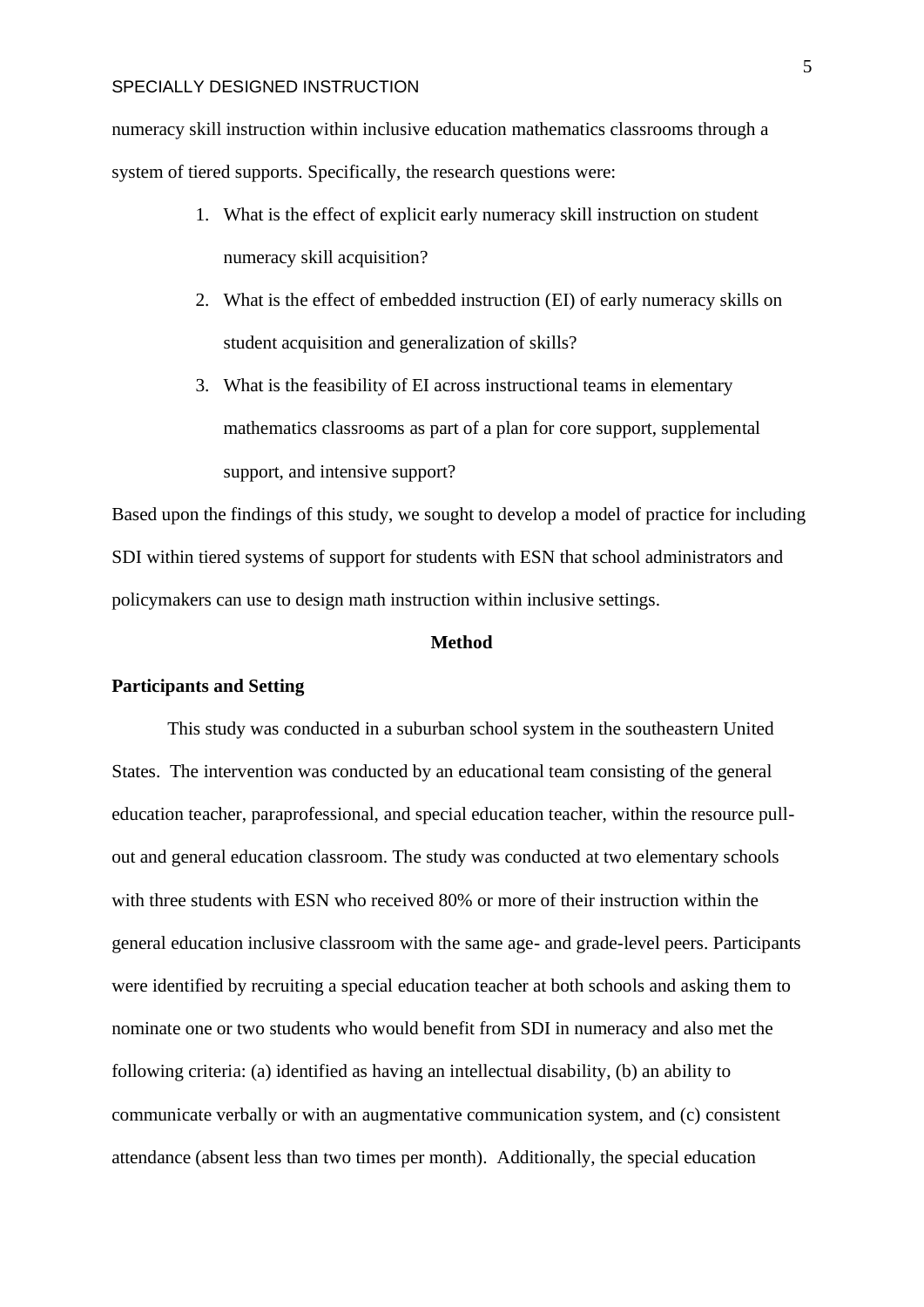teachers were asked to nominate the student's instructional team (i.e., general education teacher, classroom paraprofessional) to participate in the study. All student participants participated in the state's large-scale alternate assessments (if enrolled in a testing grade). The three students' grade levels ranged from kindergarten to fourth grade; all students were identified as having an intellectual disability; however, IQ scores were not gained due to school district confidentiality procedures.

# *Student Participants*

Lilli was an 8-year old Caucasian third grade female with a mild intellectual disability and autism. She was able to speak verbally but tended to only vocalize with echolalic responses. She was very shy but did engage with her special education teacher in one-on-one activities. Lilli spent more than 80% of her instruction time within the general education classroom; however, at the beginning of the study, her math instruction was primarily provided only with one-to-one paraprofessional assistance. Math related IEP goals for Lilli included simple addition and set making. Additionally, her special education teacher pulled her out of her general education classroom into a separate resource room for early numeracy skill instruction, typically in a massed trial format (e.g., practice counting and adding sets).

Kyle was a 6-year old African-American male kindergartener with Downs Syndrome. Kyle communicated via picture/symbol images by choosing a response from an array of three to four items. Kyle did show limited attention and was easily distracted. He was receiving special education services under the category of Developmental Delay. Kyle spent more than 80% of this instructional time within the general education classroom; however, at the beginning of the study, his math instruction was primarily in one-to-one format with the paraprofessional in the classroom. It was noted by his instructional team that he needed this type of instruction due to his limited early numeracy skills. Kyle's math related IEP goals included number identification, and concepts of more/less.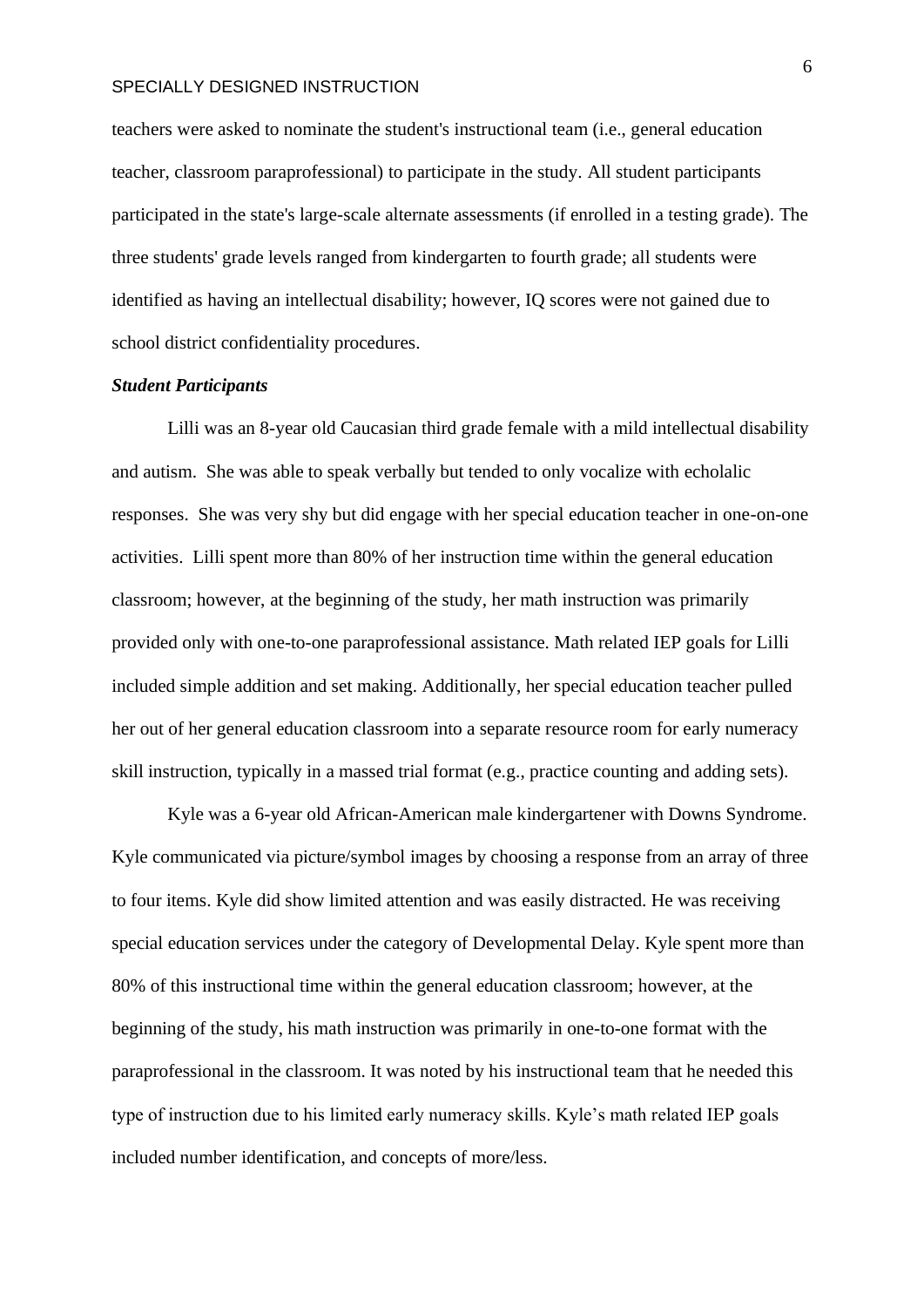Sammy was a 9-year old Caucasian fourth grade male with a moderate intellectual disability and autism. He was able to communicate verbally. He interacted well with adults and students within the classroom and would often raise his hand to answer questions during the lesson; however, he typically did not know the answer. Sammy spent more than 80% of his instruction time within the general education classroom; yet, he was unable to participate meaningfully in the grade-aligned math lessons due to his limited numeracy skills and knowledge. Sammy's math related IEP goals included set making and simple addition. At the beginning of the study, Sammy did participate with his peers during math lessons but was not making any progress on the grade-level outcomes associated with the lesson. Sammy's special education teacher, who was the same as Kyle's, pulled both boys to the resource room for early numeracy skill instruction, typically in a massed trial format.

## *Teacher Participants*

A total of five educational team members participated across the three student teams. Each student had a team of three people collaborating to plan for SDI through tiered instruction. Lilli attended school A, and both Kyle and Sammy attended school B. School B only had one special education teacher who supported both students. The three general education teachers had a range of experience from two years to 16 years. All three paraprofessionals had more than five years of experience, and the special educators both had eight years of experience. All educators and paraprofessionals were caucasian females. **Setting**

All early numeracy skill instructional lessons were taught by the special education teacher in the resource classroom (Lilli and Sammy) or by the paraprofessional in the Kindergarten classroom (Kyle). EI trials were conducted in-vivo, in the general education classroom during ongoing math lessons. During the typical math lessons in the general education classroom, the entire class participated; however, data was only recorded on the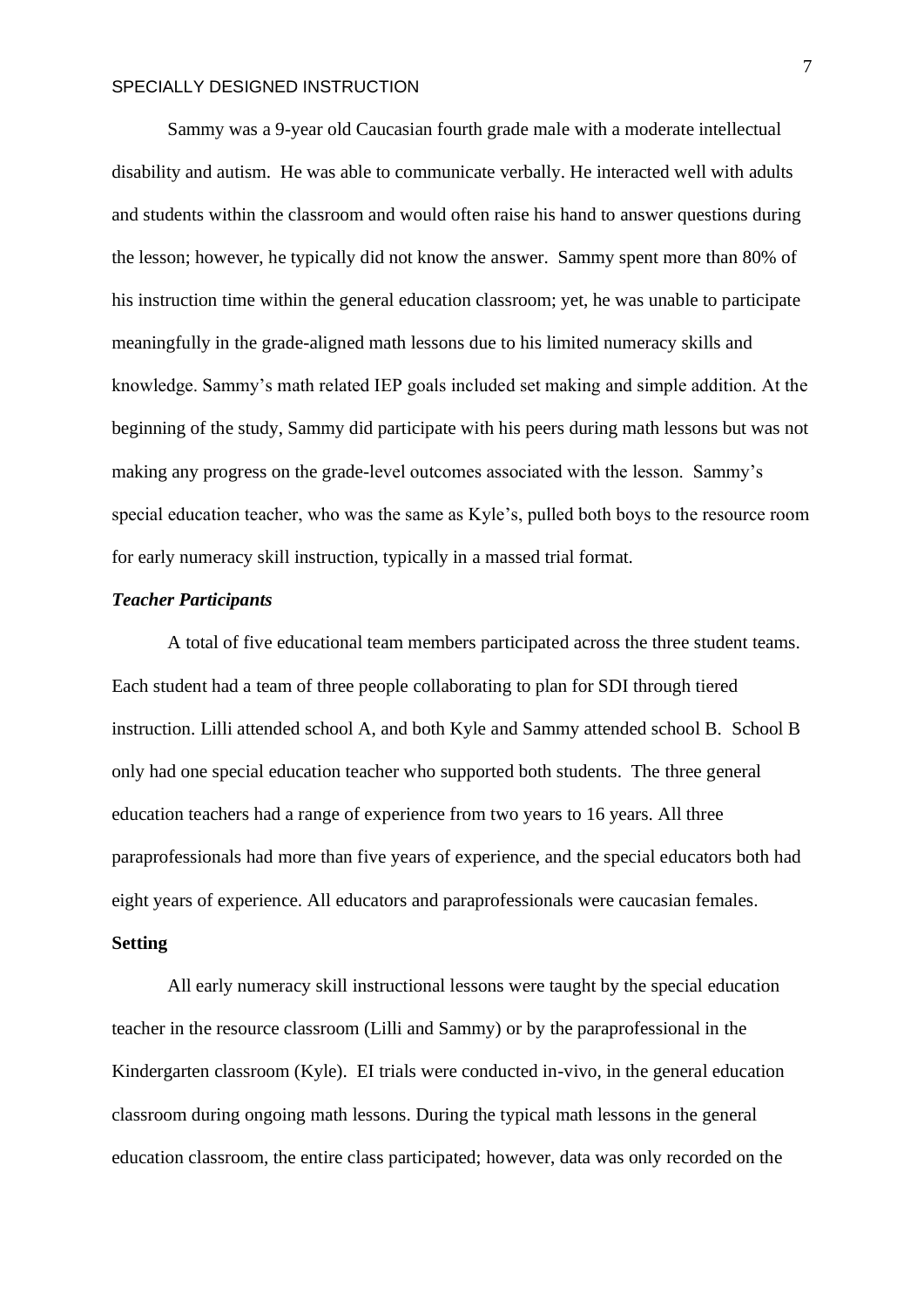target student (e.g., Kyle). Class sizes varied from 19-25 students. Thirty percent of early numeracy lessons, assessment probes, and general math lessons were video recorded. The initial educational team training occurred in a large training room in the district central office.

## **Materials**

The *Early Numeracy* curriculum (Jimenez et al., 2013) was used to teach early numeracy lessons (i.e., new math skills). This math program was specifically developed for students with ESN. Prior research using this curriculum has only included participants in separate settings (e.g., Browder et al., 2012; Jimenez & Kemmery, 2013; Root et al., 2020). There are four units of instruction in the curriculum; however, only Unit 1 was used in this study. Each lesson within each unit addresses seven early numeracy domains: (a) counting, (b) sets, (c) symbol use, (d) patterns, (e) measurement, (f) calendar, and (g) numeral identification. The units are thematic (i.e., math is everywhere, math at celebrations, math in nature, math  $+$  me  $=$  fun). The five lessons within each unit use math stories, graphic organizers, and theme-based manipulatives (e.g., seashells) related to the theme to address skills within each of the seven early numeracy domains. Each unit also includes an assessment of the included early numeracy skills. Students are asked a question and respond verbally, via manipulatives, or via an array of three options (e.g., Make a set of 3). For additional information on materials included in the curriculum, see Jimenez and Kemmery (2013).

Within the curriculum Teacher's Guide, an EI template is introduced to support educators in planning where within a lesson and how (i.e., instructional strategies) the early numeracy skill taught via the *Early Numeracy* curriculum can be embedded to allow student practice of their newly forming early numeracy skills within an inclusive math lesson (see Figure 2 for an example). Teacher teams used this template to plan for, and record data on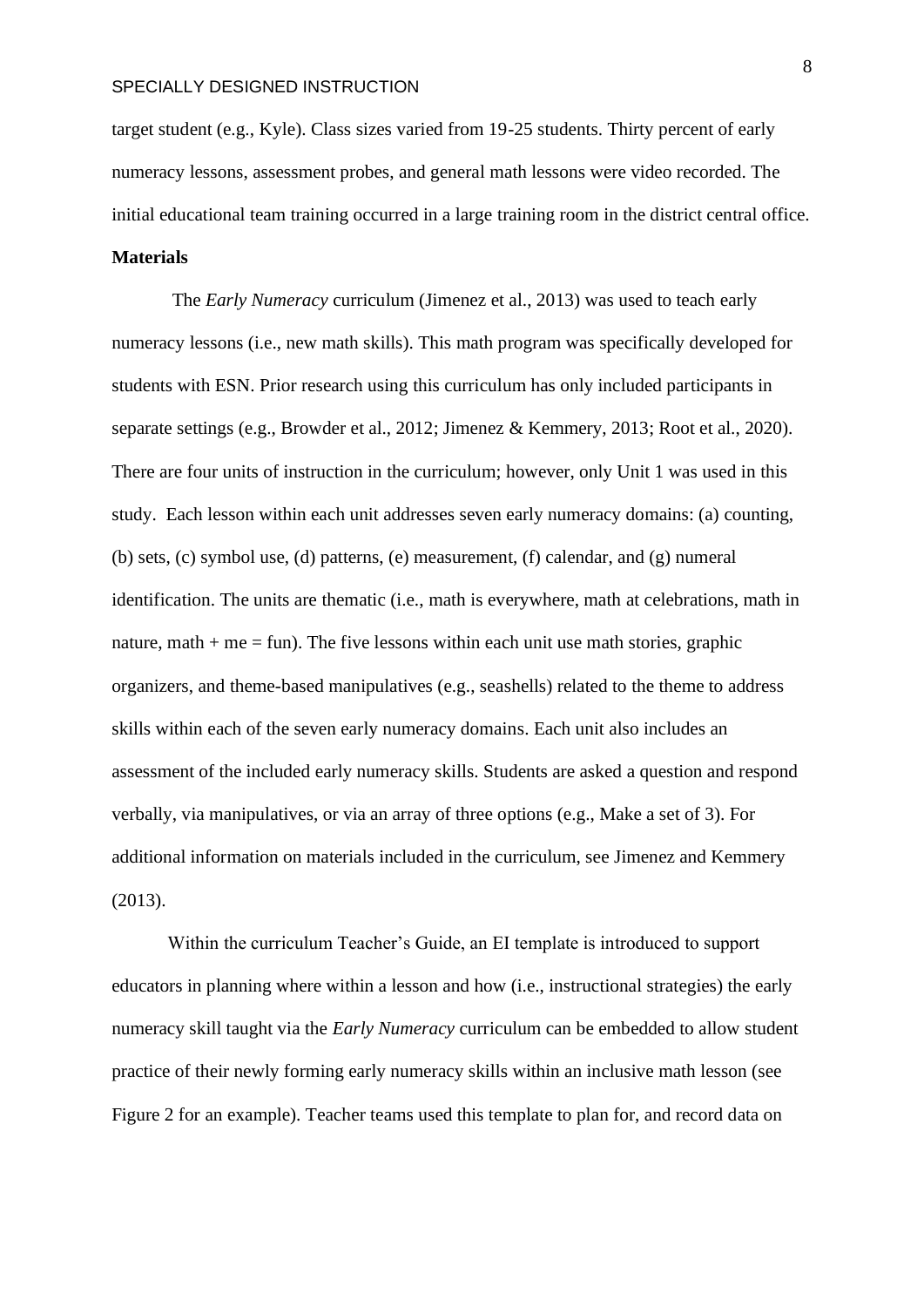student achievement of early numeracy skills within inclusive math lessons as a Tier II support for repeated practice and generalization of Tier III instruction.

#### **Experimental Design and Analysis**

#### *Research Design*

A single case research design was used to demonstrate a functional relationship between the mathematics intervention and the dependent variables (i.e., acquisition and generalization of early numeracy skills). Specifically, the research design was a multiple probe across three students (Horner & Baer, 1978; Ledford & Gast, 2018). During the baseline phase, the early numeracy responses were probed for each student at a minimum of five sessions and until data was consistent for three sessions. Following baseline, instruction began with the first student, Lilli. Each student received *Early Numeracy* math lessons one time per week, with the same early numeracy skill instruction (i.e., learning trials of the same seven skills) embedded into the general inclusive math lessons within the student's classroom three times per week. Prior to the next student beginning the intervention, a change in level and/or trend was noted with Lilli's data. Once the next student was ready to begin the intervention, both students Kyle and Sammy completed an assessment probe to assure that their early numeracy skills data had remained stable. Once Kyle received the early numeracy intervention and began to show a change in level and/or trend, one additional data probe was conducted with Sammy to assure stable baseline data. Finally, Sammy was then introduced to the intervention, and data were collected until a change in level and/or trend was established.

#### *Dependent Variable & Data Collection*

**Dependent Variables.** The primary dependent variable was the number of independent correct early numeracy skill responses made by the student during the early numeracy assessment probe. Additionally, the secondary dependent variable was the number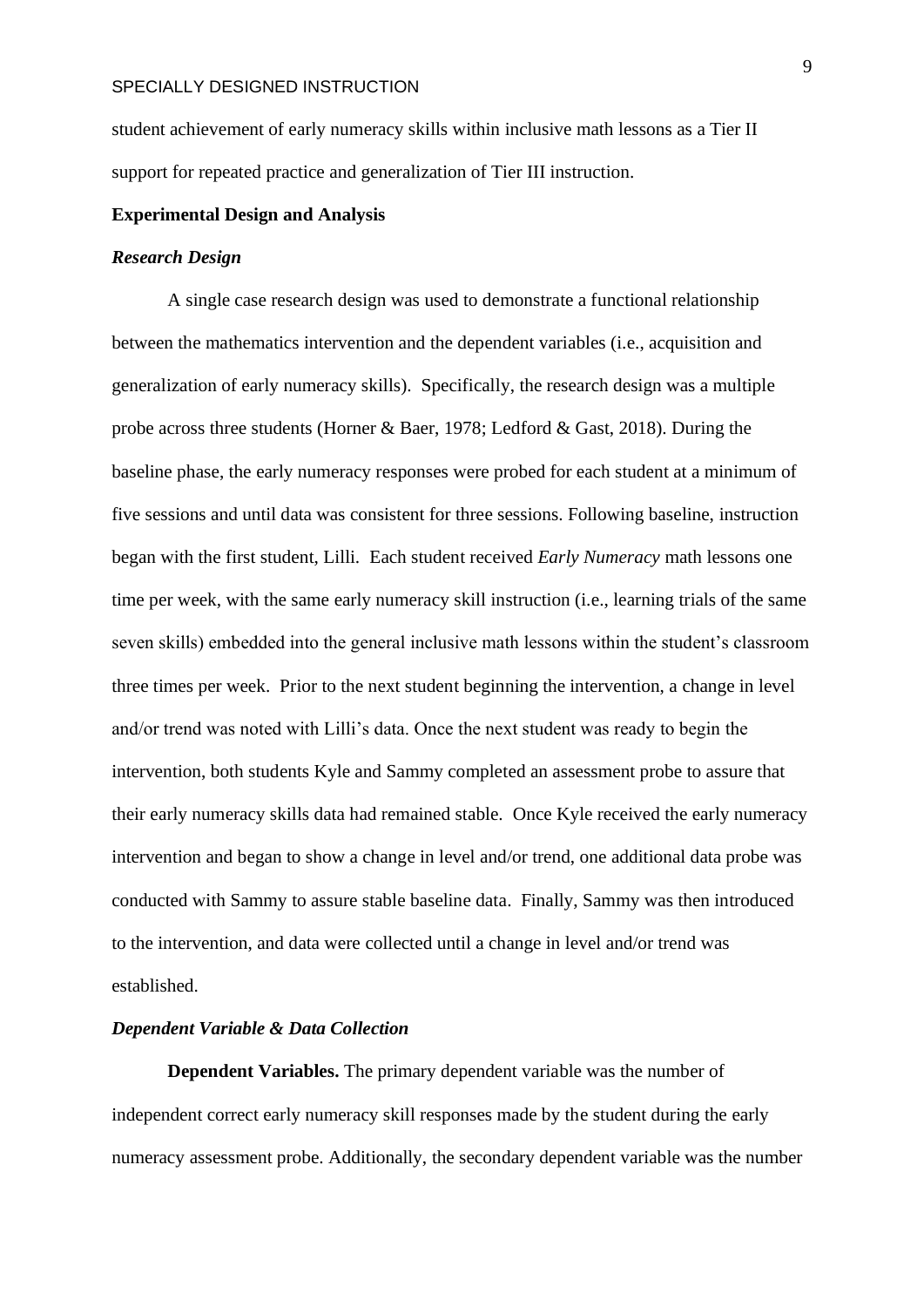of correct early numeracy responses (generalization) made by the student during the inclusive math lesson. Early numeracy response data was collected via the *Early Numeracy* assessment of skills. Student responses to EI trials within the general inclusive math lesson (e.g., 'adding a pre-made set' within multiplication activity in a 3rd-grade classroom) were recorded using the EI Planning Template (see Figure 2). Finally, we recorded the fidelity of embedded instructional trials (i.e., number of embedded trials and use of systematic instruction procedures) by the educational team (i.e., general education teacher, paraprofessional) within the inclusive lesson.

**Data Analysis**. Only independent correct student responses during the math assessment probes were graphed and used for visual analysis of the data. Procedures followed guidelines to "meets evidence standards" for single-case research procedures set forth by the What Works Clearinghouse (WWC; Kratochwill et al., 2010); however, only one data probe was conducted immediately prior to entrance into the intervention phase for the final two students. For feasibility and due to very consistent low performance in baseline, students were not asked to repeat baseline three times to "meet (WWC standards) without reservation" (asking them to do something they consistently couldn't perform, which may impact motivation and frustration). Data analysis consisted of visual analysis and calculating level, trend, and effect size for the dependent variables (i.e., early numeracy skill acquisition and generalization; Gast & Spriggs, 2014). To calculate the level, the researcher determined the stability of the intervention conditions. The data were considered stable if 80% of the data fell within 25% of the median (Gast & Spriggs, 2014). The researcher used the split middle method to calculate trends. The researcher divided the intervention data in half for each condition, drew a line between calculated mid-rate and mid-date, and determined whether each trend was accelerating, decelerating, or zero-celerating (White & Haring, 1980).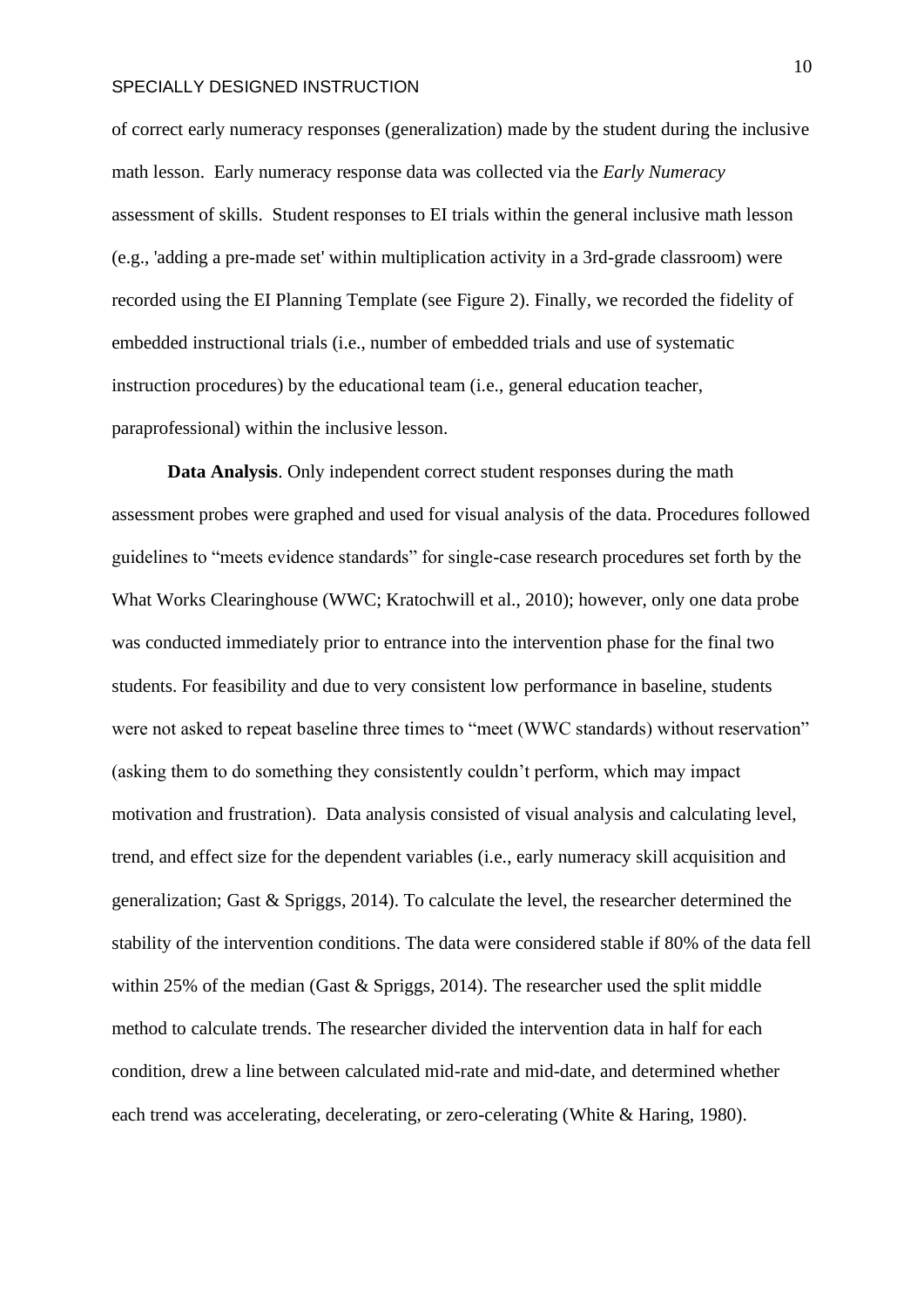In addition to the traditional visual inspection of participant's performance data to determine the presence of a functional relationship, percentage of nonoverlapping data (PND) analysis was also conducted as an effect size (ES) measure. PND is one of the most widely used ES measure in single case research, and allows for ES to be measured with small data sets (Lenz, 2013). PND was calculated by (a) drawing a horizontal line across the greatest datum point in the baseline condition for each unit, (b) counting the total number of data points in the intervention condition, and (c) dividing the number of data points above the horizontal line in the intervention condition by the total number of data points in the intervention condition (Wolery et al., 2010).

#### *Intervention Procedures*

**Baseline.** Prior to baseline, all three students completed the *Early Numeracy* assessment to identify their current level of early numeracy skills. It was identified that Unit 1 of the curriculum was an appropriate starting point in the curriculum to meet all three participant's numeracy needs (< 80% skill mastery).

During the baseline phase, early numeracy responses were probed for each student at a minimum of three sessions until the data was stable. Prior to intervention, a minimum of five data probes was conducted in alignment with the WWC guidelines. During the baseline phase, students received their typical math instruction. Typical instruction in the general education classroom included whole group lessons, and one-on-one math instruction by the paraprofessional on other math-related topics (e.g., number identification, time to the hour, money identification). Typical resource level supports in mathematics consisted of 'pull out supports' with massed instruction (repeated trials in quick succession) of early numeracy skills (e.g., number identification, set making, counting, simple addition) aligned to the student's IEP goals, in one-to-one or small groups. During baseline sessions, instructional teams (general educator, special educator, paraprofessional) were told to continue lessons "as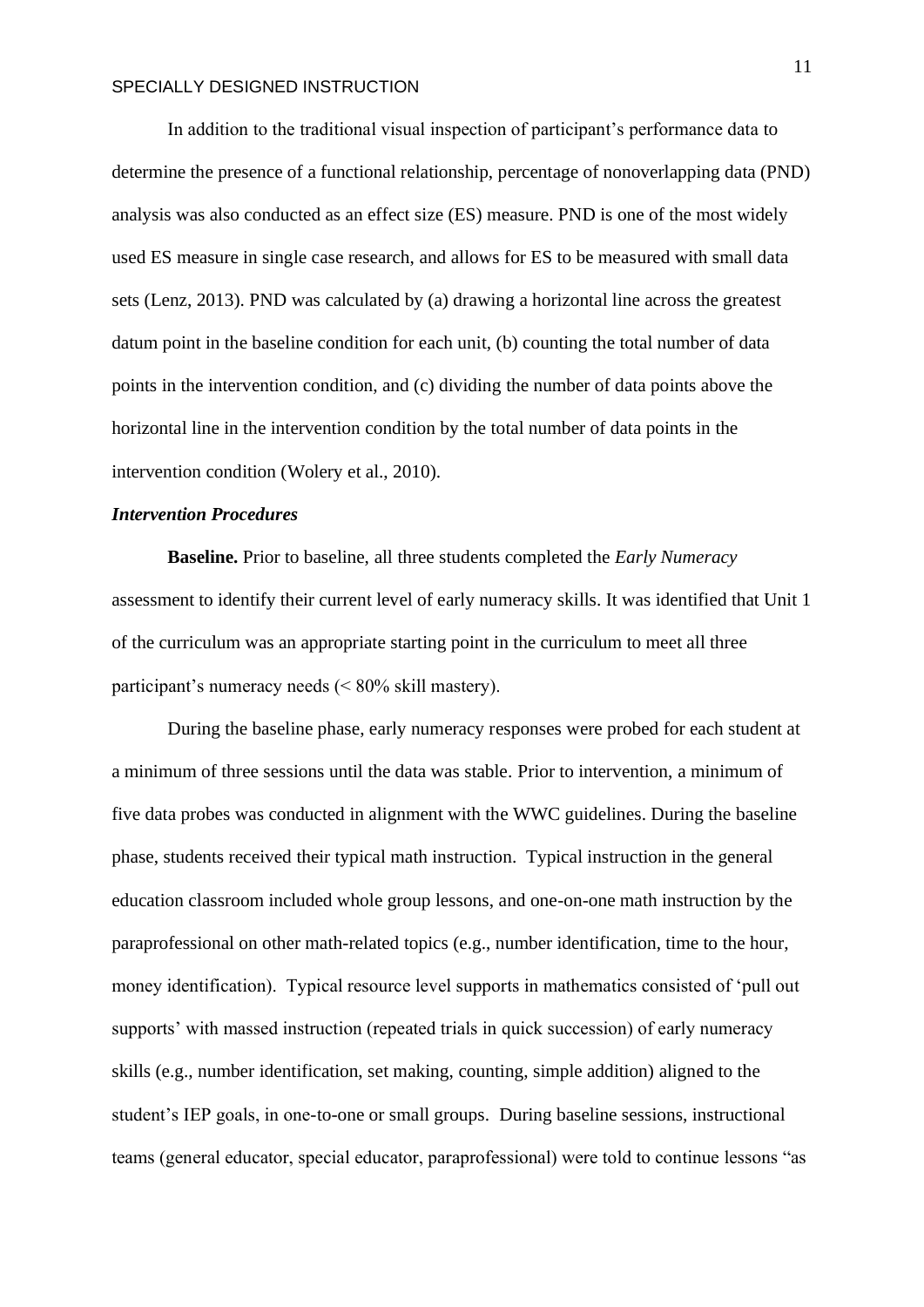usual" and data was collected on the number of early numeracy skills students were able to perform independently correct based on the *Early Numeracy* assessment. Additionally, during baseline, the number of EI trials embedded within the inclusive lesson by any member of the inclusive team was recorded three times per week.

**Training.** All three instruction teams participated in a one-day 5-hour training and team planning session on using the *Early Numeracy* curriculum held in a central location in the school district. The training specifically addressed a rationale for early numeracy skill instruction, use of the curriculum, implementation of EI, description, and examples of least intrusive prompting and time-delay strategies (Collins, 2012), videos of the curriculum in practice, videos of EI (embedded science vocabulary instruction) in inclusive classrooms and a planning session to identify how to embed early numeracy skills within inclusive math lessons (e.g., number identification while measuring side of the triangle).

Specific emphasis was placed on instructional teams planning for embedded opportunities during lessons, beginning with role-play opportunities for all members of the team to teach sample lessons from the curriculum, and then opportunities for those skills to be embedded in the inclusive lessons for repeated practice with feedback and error correction. Although all three teams participated in the training prior to intervention, we staggered implementation of and access to the actual *Early Numeracy* curriculum one student (and team) at a time in order to establish experimental control. Student IEPs, the state extended content curriculum standards, and general curriculum current units of instruction of that particular grade-level were used to guide discussions and examples throughout the professional development. Teams were provided with the EI planning template to identify when and how students may be provided with opportunities to practice their early numeracy skills via EI, as well as an opportunity for teachers to practice collecting student data on independence or level of error correction needed (see Figure 2 for an example).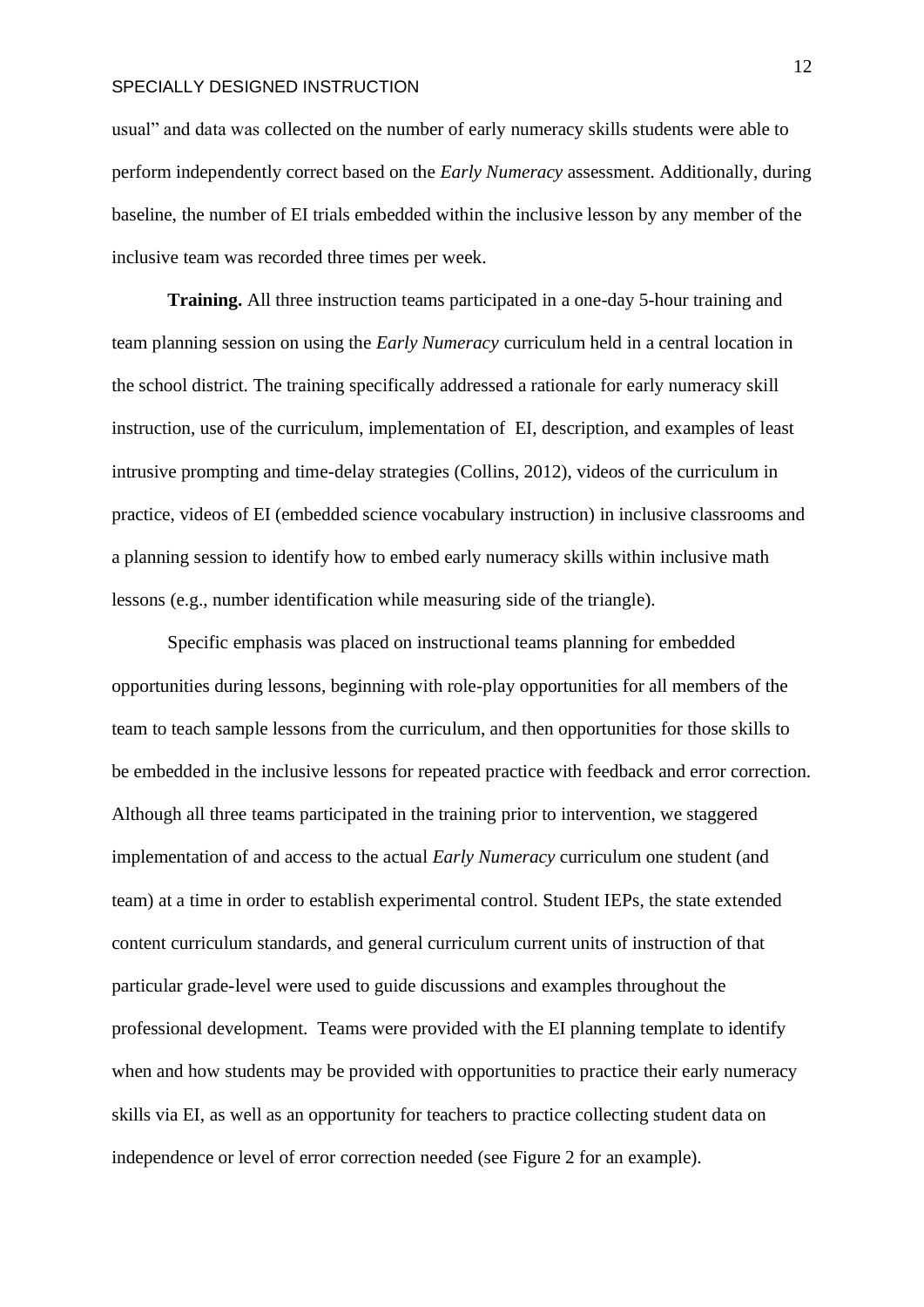**Early Numeracy Skill Instruction.** The *Early Numeracy* curriculum is a researchbased instructional program developed to build early numeracy skills in students via storybased lessons, systematic instruction, graphic organizers, theme-based manipulatives, and repeated practice. This curriculum was implemented by the 'resource level' special educator in a pull-out session one time per week, either in a 1:1 format or small group instruction (with other students not in the study who were also working on similar math IEP goals). The resource teacher taught the lessons in 15-20 minute sessions, using Unit 1 (based upon the pre-assessment of the three student's current early numeracy level) of the curriculum. During the *Early Numeracy* lessons, the teacher would read the story, provide the student's the graphic organizers and manipulatives. Students would then be asked to complete the math skills in the order they were introduced in the lesson. For example, after reading a story about "Fishing with Grandpop", in which the young boy catches two fish and his grandfather catches one fish, the student would be asked to make a set of two using the graphic organizer and manipulatives, then repeat the skill to make a set of one. Finally, the student would be asked to count how many 'fish' they caught all together. If the student was not able to complete any of these skills independently, the teacher would then provide support using systematic instruction (i.e., error correction with least-intrusive prompts; verbal, model, physical).

**Early Numeracy Data Probes.** Each unit of the *Early Numeracy* curriculum consists of 12 early numeracy skills; data was only collected on 11 of these skills. Rote counting was not included in data collection because not all students were verbal; therefore, this skill could not be collected across all three students. Rote counting was still included in lessons. Data probes were collected on student independent completion of the math skills during the math lessons taught once per week. Student data was recorded by the special education teacher and coded as correct (+) or incorrect ( -) to indicate no response or that the student needed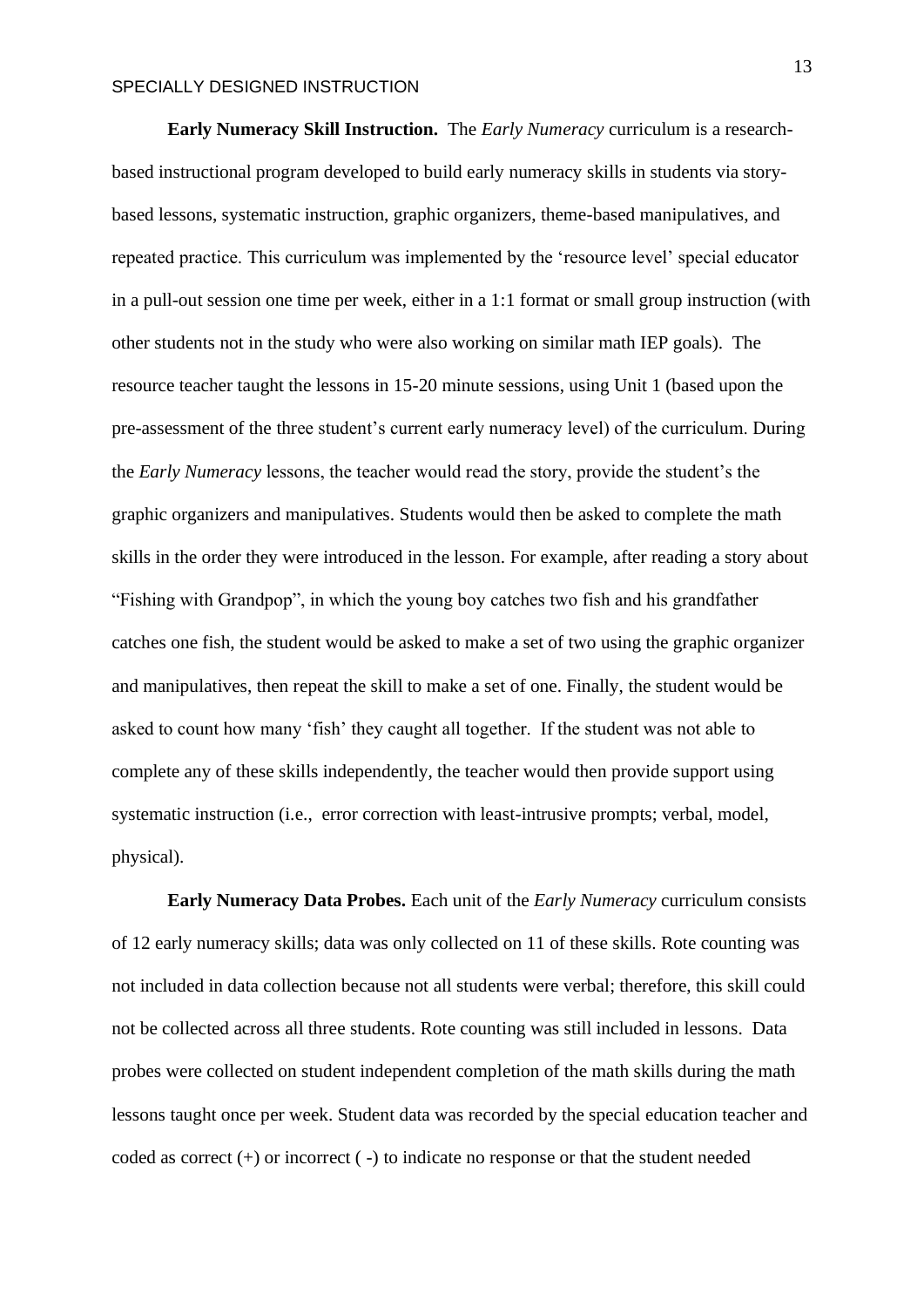prompts/error correction. All sessions were observed by the first author in person or via video recordings. IOA was taken on a random selection of at least 40% of sessions.

**Embedded Instruction.** Educational teams were asked to embed at least four early numeracy skills per lesson (making sure to embed at least one trial per week of each of the 11 skills) and not spend more than 20-30 minutes per week planning for EI. Planning sessions were intended to allow teams to develop ideas for EI but also allowing for unplanned teaching opportunities to be utilized, increasing the sustainability and feasibility of EI across multiple math units and the school year. Teams used the planning template (see Figure 2) to plan for when (potential opportunities during the upcoming math lesson/unit) and how (prompting method) they may embed early numeracy skill opportunities for the student using constant time delay (e.g., number identification, symbol recognition) or least intrusive prompts (e.g., measurement, set making). The prompting method used during EI was the same instructional strategies used in the *Early Numeracy* curriculum lessons.

**EI data collection.** Although instructional teams were asked to embed a minimum of four skills, they were not instructed on the total possible number of EI trials per lesson, nor were they instructed on who should embed the trials (e.g., paraprofessional). Teams were directed to collect data on the level of prompting needed for the student to correctly demonstrate the early numeracy skill during the inclusive math lessons (e.g., error correction needed, independent – no prompts). The instructor (e.g., general education teacher) allowed the student to first answer independently, only providing prompting as needed. Data was collected three times per week using the EI planning template, and all lessons were observed in person or via video recording for IOA data collection purposes.

**Reliability.** To ensure fidelity and reliability, the first and second author served as a second coder. Both in vivo and permanent product (video) observations were used.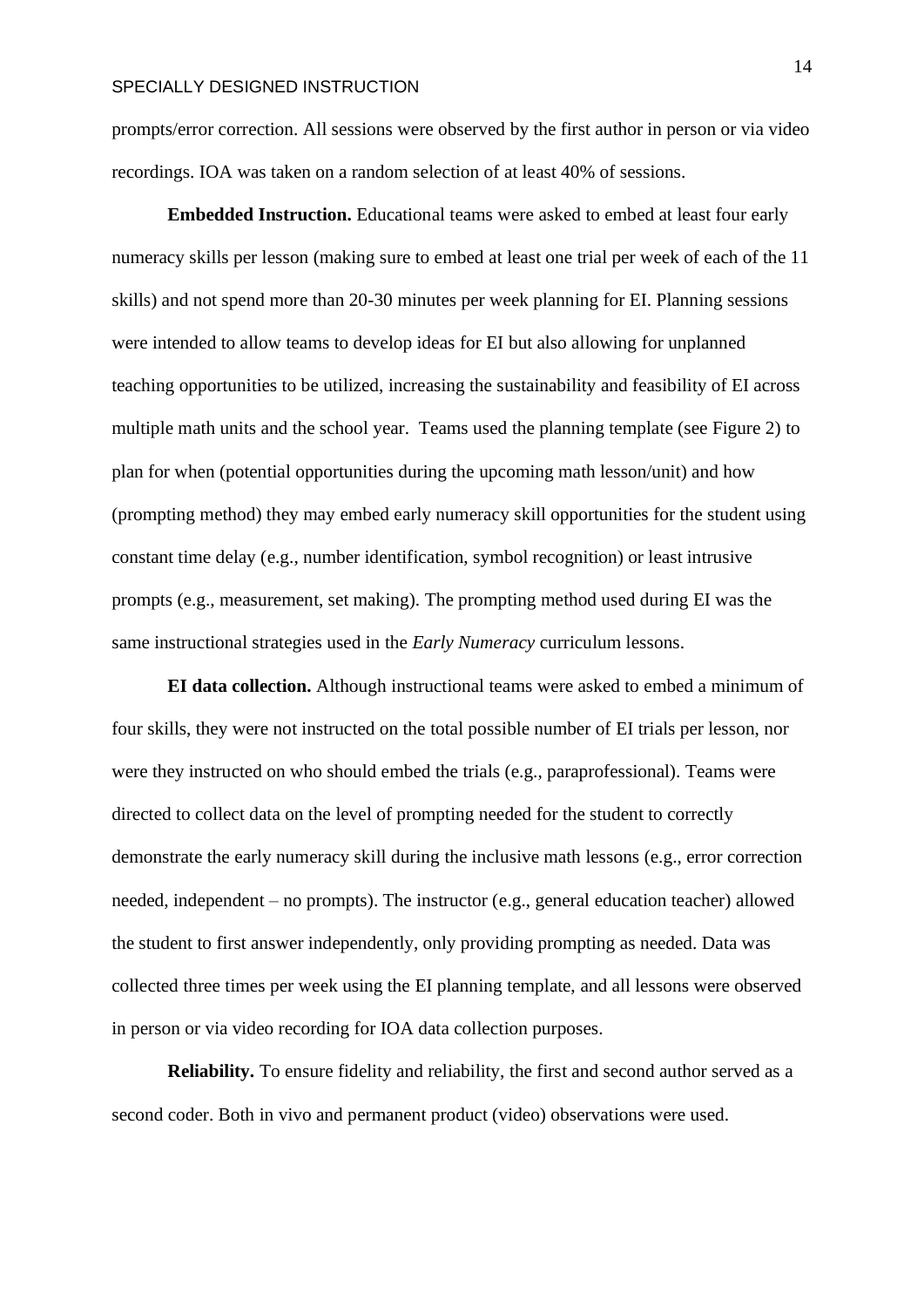*Implementation Fidelity***.** To ensure fidelity of each component of the intervention, a procedural fidelity checklist was developed. For the teacher training, a 15-step procedural fidelity was used to assure the first authors' adherence to the planned outline of the training session, including practice and feedback to participants on the implementation of the curriculum and systematic instruction procedures (i.e., time delay, least intrusive prompts). The percentage of agreement was calculated at 100%.

For the implementation of the *Early Numeracy* curriculum by the two special educators, a 10 step 20-point procedural fidelity checklist was used to assure the special educator's adherence to the lesson plan, scripted systematic instruction procedure, and the correct level of student performance contingent praise/feedback. Teacher fidelity was collected on a minimum of 40% of lessons for each teacher. Procedural fidelity agreement was calculated at a mean of 98% across participants with a range of 92-100%.

*Interobserver Agreement.* Interobserver agreement (IOA) measured the reliability of the dependent measures, the number of early numeracy skills performed correctly during *Early Numeracy* lessons and EI trials. IOA was computed as agreements divided by agreements plus disagreements. IOA was taken on 40% of baseline sessions with 100% agreement and 44% of all intervention sessions with 98% agreement (range 92-100%) for Lilli. IOA was taken on 50% of baseline sessions with 100% agreement and 50% of all intervention sessions with 100% agreement for Kyle. IOA was taken on 67% of baseline sessions with 100% agreement and 50% of all intervention sessions with 100% agreement for Sammy.

*Maintenance.* Two weeks for Lilli and Kyle and one week for Sammy after the completion of the intervention, a maintenance probe was conducted to measure how well the students retained the skills learned during the study. Individually, each student participated in an assessment probe identical to those during the intervention.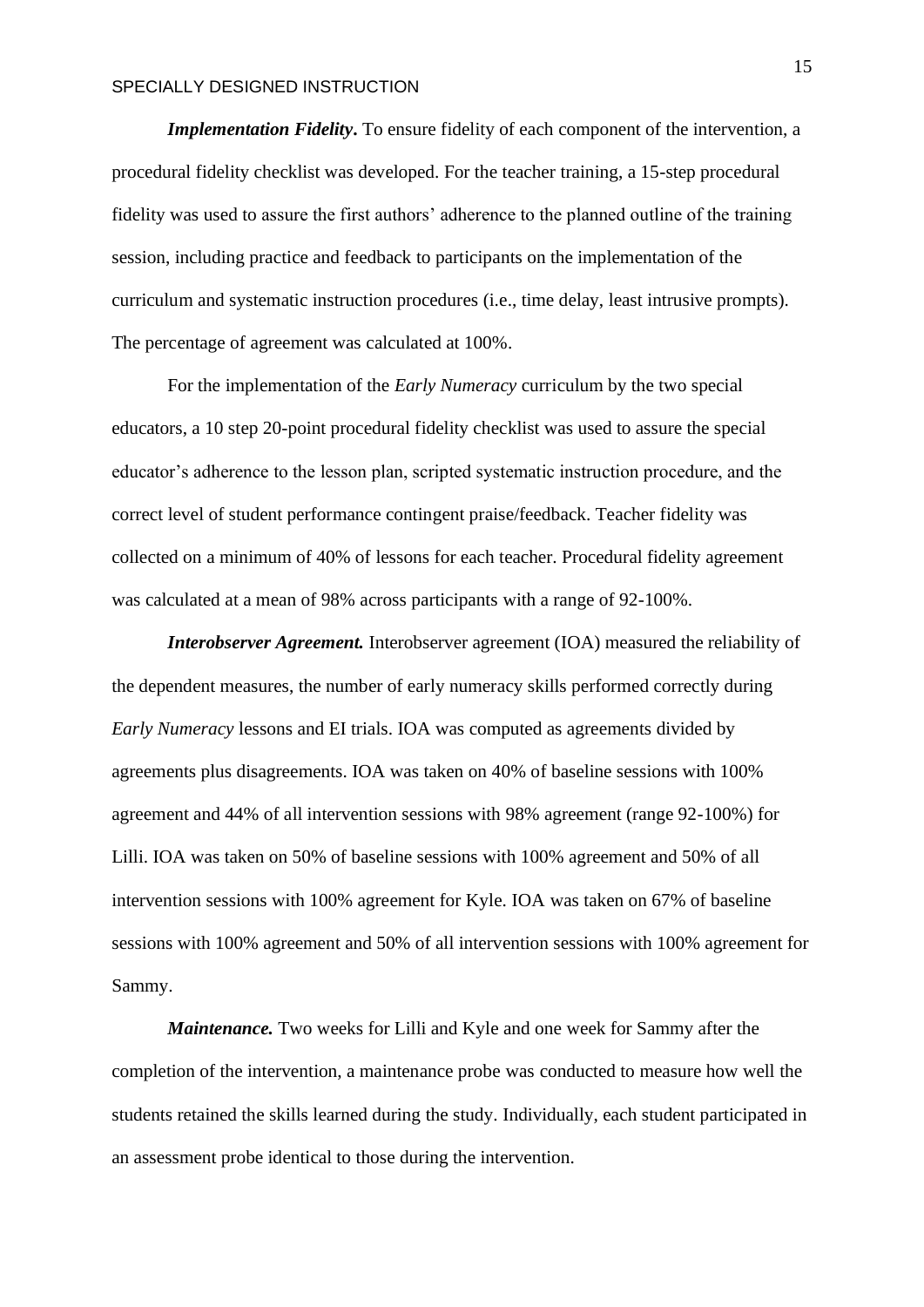#### **Results**

Visual inspections of the graph show a functional relationship between the introduction of the intervention and a change in level and trend across all three participants (see Figure 3). In addition, according to guidelines provided by Scruggs and Mastropieri (1998), the results of the effect size measure, PND demonstrated a highly effective intervention  $(0.90 - 1.0)$  for two of the three students (Kyle 100%, Sammy 100%).

# **Lilli**

During baseline probe sessions, Lilli correctly responded to a mean of 7.6 out of 11 assessment items (range of 7-8). During the intervention, Lilli correctly demonstrated a mean of 8.4 skills (range of 6-10). Although there was not an immediate change in level and trend, she began to increase her number of correct responses on the second assessment probe. Lilli met the mastery criteria of an addition of two new numeracy skills correct for two consecutive sessions after the eighth probe session. Lilli maintained the same number of correct responses two weeks after intervention.

#### **Kyle**

During baseline probe sessions, Kyle correctly responded to a mean of 2 out of 11 assessment items (range of 1-3). During the intervention, Kyle correctly demonstrated a mean of 5 skills. There was an immediate change in level once the intervention was introduced. Kyle met the mastery criteria of an addition of two new numeracy skills correct for two consecutive sessions after the second probe sessions. Kyle maintained the same number of correct responses two weeks after intervention.

#### **Sammy**

During baseline probe sessions, Sammy correctly responded to a mean of .7 out of 11 assessment items (range of 0-1). During the intervention, Sammy correctly demonstrated a mean of 6.3 skills (range of 5-7). There was an immediate change in level and trend once the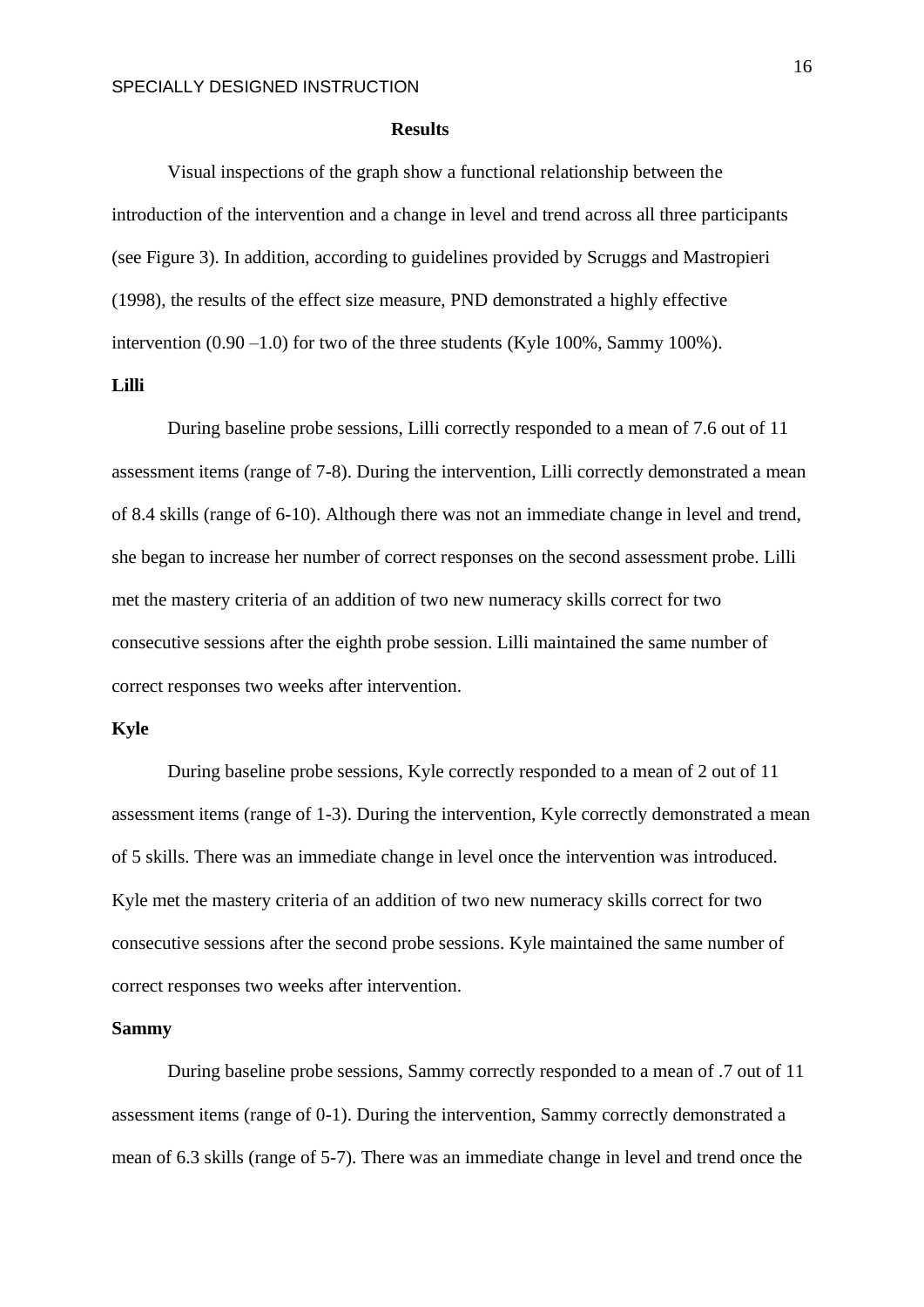intervention was introduced. Sammy met the mastery criteria of an addition of two new numeracy skills correct for two consecutive sessions after the second probe sessions. He also maintained the same number of correct responses during the maintenance probe.

#### **Embedded Instruction of EN skills**

Student acquisition and generalization of early numeracy skills within the general education inclusive math lessons were demonstrated across the intervention phase. All embedded instruction opportunities were recorded, and student independent correct responses were recorded. Lilli correctly demonstrated an average of 32% (range 0-63%) of the early numeracy skills embedded per lesson. Kyle correctly demonstrated an average of 25% (range 0-64%) of the early numeracy skills embedded per lesson. Sammy correctly demonstrated 88% of the early numeracy skills embedded per lesson. The range of correct answers corresponded (Lilli, Sammy) or exceeded (Kyle) with each student's *Early Numeracy* skill assessment performance, demonstrating student generalization across settings, teachers, and contexts (i.e., multiplication lessons, math stories about addition/subtraction, linear equations, geometric lines and angles, and polygons). Specifically, Kyle was able to correctly perform 5 out of 11 (45%) early numeracy skills during *Early Numeracy* lessons; however, during embedded trials his performance ranged from zero correct during the first week of instruction to 64% correct (7 out of 11 correct) during the final week of instruction.

### *Feasibility of EI across instructional teams*

Due to the nature of the EI portion of the intervention's flexibility for the educational team members to determine the number of skills, which early numeracy skills (at least 4 out of 11) best fit the learning intentions of the lesson/unit, and when they wanted to embed the trials, data was collected on the number of trials embedded per lesson. Educational teams embedded an average of 6.6 trials per lesson with a range of 4-11 trials. There was a range of trials provided across each of the teams and lessons.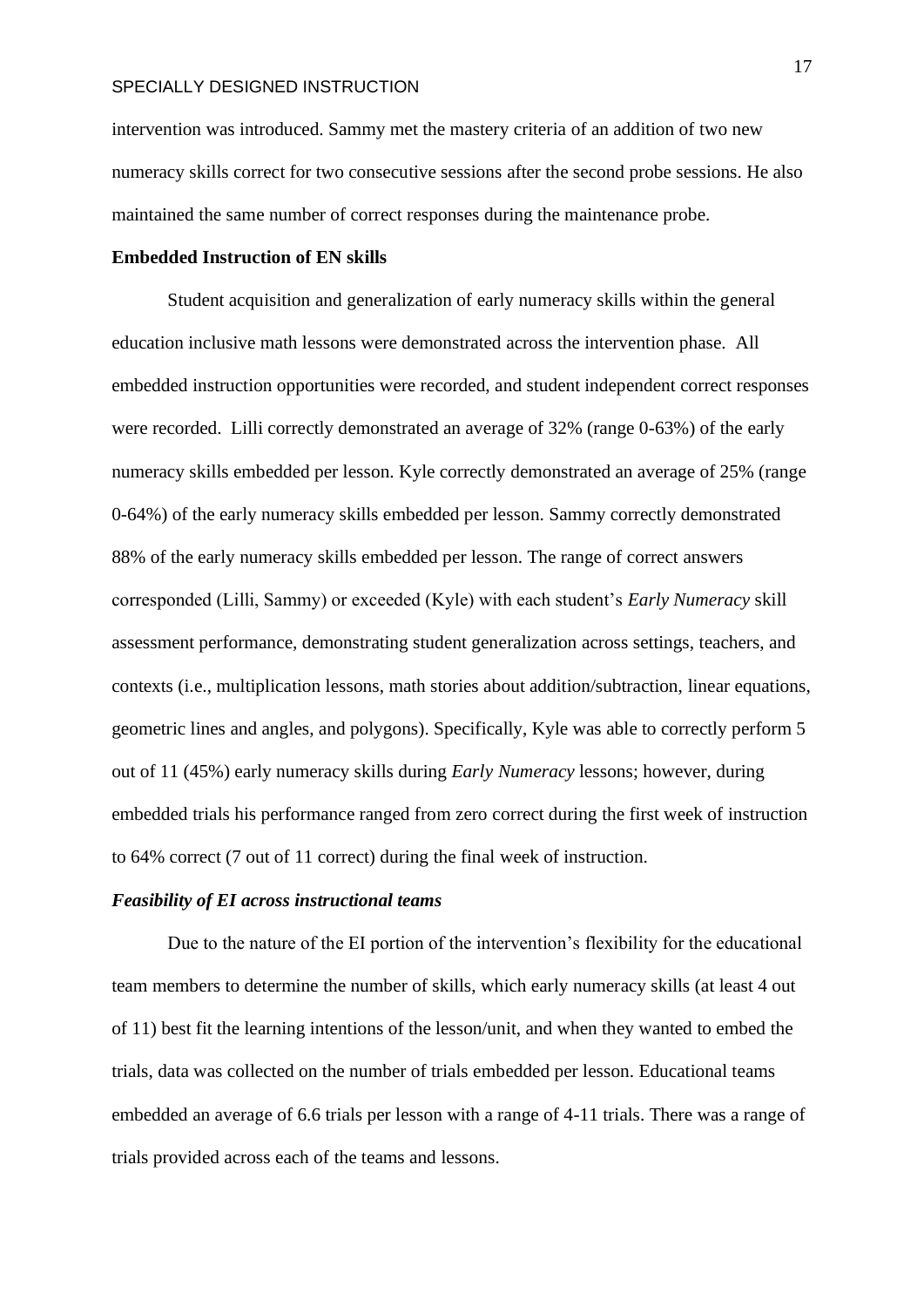Additionally, at the conclusion of the study, the special education teacher, general education and paraprofessionals were asked to complete a 4 question social validity survey based on a 5-point Likert scale (5 strongly agree - 1 strongly disagree) regarding their: (a) feelings towards the intervention of *Early Numeracy* instruction one time per week and EI within the inclusive classroom to support SDI, (b) their child's educational numeracy outcomes, (c) feasibility of EI during grade-aligned inclusive math lessons, and (d) recommendations for continued use. Both special educators, two of the three of the general educators, and two of the three paraprofessionals participated in the survey and indicated that they "strongly agreed" that math intervention was appropriate and made a positive impact on student learning. All educators indicated that they would like to see continued use of the *Early Numeracy* skill instruction as an individualized Tier III support for students, along with ongoing, embedded instruction in the inclusive math lessons. Additionally, the special and general educators noted that a focus on IEP skill instruction both as explicit individualized instruction, then embedded within the ongoing math lessons, provided their educational teams a focus for planning and shared teaching goals. Finally, all participants either "agreed" or "strongly agreed" that embedded systematic instruction was easy to use, and two participants (one general educator and one paraprofessional) noted that EI became easier with practice. One general educator stated that EI started to be "almost natural".

### **Discussion**

The objective of this study was to extend previous mathematics research for students with ESN (e.g., Browder et al., 2012; Jimenez & Kemmery, 2013) by providing foundational early numeracy skill instruction within a tiered system of support within inclusive education. Through this research, we sought to provide a research-based model of practice that schools can use to develop SDI through tiered systems of support for all students, including those with ESN. Specifically, we investigated the effect: (a) of explicit early numeracy skill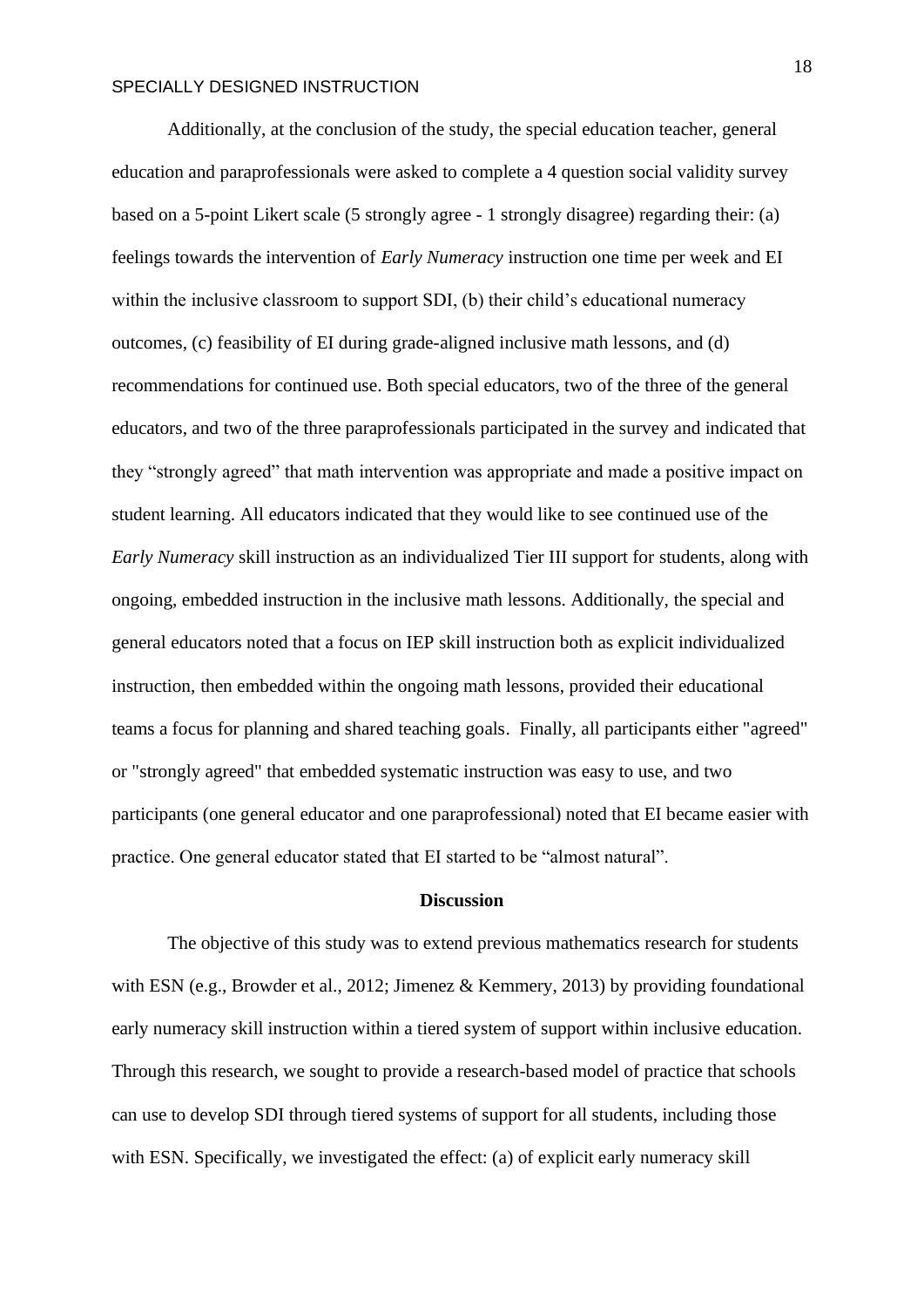instruction on student numeracy skill acquisition, (b) of embedded instruction (EI) of early numeracy skills on student acquisition and generalization of skills, and (c) the feasibility of EI across instructional teams in elementary mathematics classrooms.

Visual analysis and the PND effect size measure indicate a functional relationship was established between the use of the early numeracy intervention (i.e., Tier III- resource level individualized instruction support paired with Tier II – priority learning embedded early numeracy skills within-grade aligned instruction) and student skill acquisition. These findings suggest that EI was a feasible and successful practice to support student SDI within a tiered support model. It should be noted that it is possible to conceptualize the *Early Numeracy* lessons and/or the embedded numeracy skills as Tier II or Tier III supports, clear guidelines regarding which tier each intervention lays do not exist. However, rather than hard line rules regarding where each intervention belongs, the emphasis of SDI within a tiered framework should remain on providing increasing intensity of supports 'in addition to' the previous tier to promote student success.

This study adds to the research that supports the use of EI as part of a robust implementation of SDI in inclusive settings. Historically, placement decisions for students with ESN have typically been based upon the assumptions and beliefs about student learning rather than student need (Agran et al., 2020). Regardless of the plethora of positive outcomes inclusive education has demonstrated for this population of students, students with ESN are still not being placed in general education classrooms (Kurth et al., 2015). Consequently, when reviewing the research that has been conducted in inclusive settings with students with ESN, fewer have taken place in general education mathematics settings compared to the reading and science classroom (Hudson et al., 2013).

Legally, educational administrators know there is a clear definition of MTSS and SDI but how educators go about implementing these for students with ESN requires models of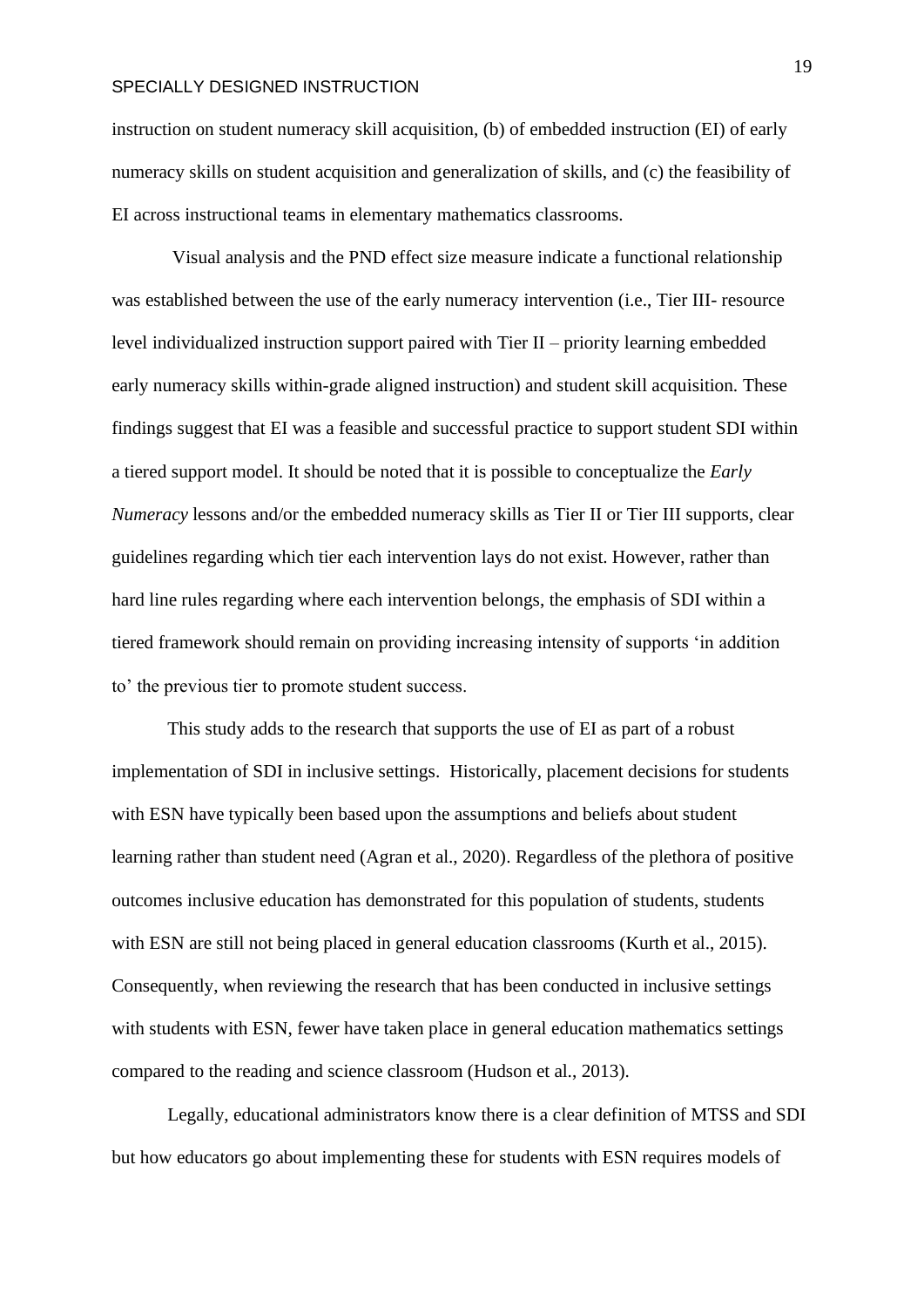instruction in action. Within a MTSS, the goal should always be to serve the student in the most appropriate environment; not to remove students out of the tiered system or to exclude students from the process. Given the data-driven team-based problem-solving approach of MTSS, system-wide implementation has the potential to include students with ESN from the commencement, rather than more restrictive settings (Agran et al., 2020; Sailor et al., 2018). The current study provides a research-based model of how to do just that. Administrators and policymakers can use these findings to serve as a model of how to align key initiatives many districts are implementing currently while also maximizing the educational environment to serve those who need it most.

#### *Future Directions*

Although this study provides positive findings and a model to support SDI within the inclusive math classroom, more research should be completed to understand the complexities of aligning SDI and MTSS. There were a few limitations of the research that should be considered in the interpretation of the results that should guide future research. Intervention data was collected during story-based early numeracy lessons. While the baseline data was not collected in a contextualized application, all data collected during the math lessons corresponded one-to-one with the *Early Numeracy* assessment probes in baseline; with the teacher asking the student to perform each skill with the same manipulatives. Another limitation to the finding of this study was that the second dependent variable was not able to be rigorously tested. Student accuracy data of EI early numeracy skills began as soon as students entered the intervention phase, students did not always perform those skills independently correctly, as would be expected during the acquisition stage. The EI was part of the intervention, an opportunity for students to receive prompting and feedback. Due to the lack of EI prior to the study intervention, it was not possible to take baseline data on student or teacher performance during this time. Additionally, teachers were provided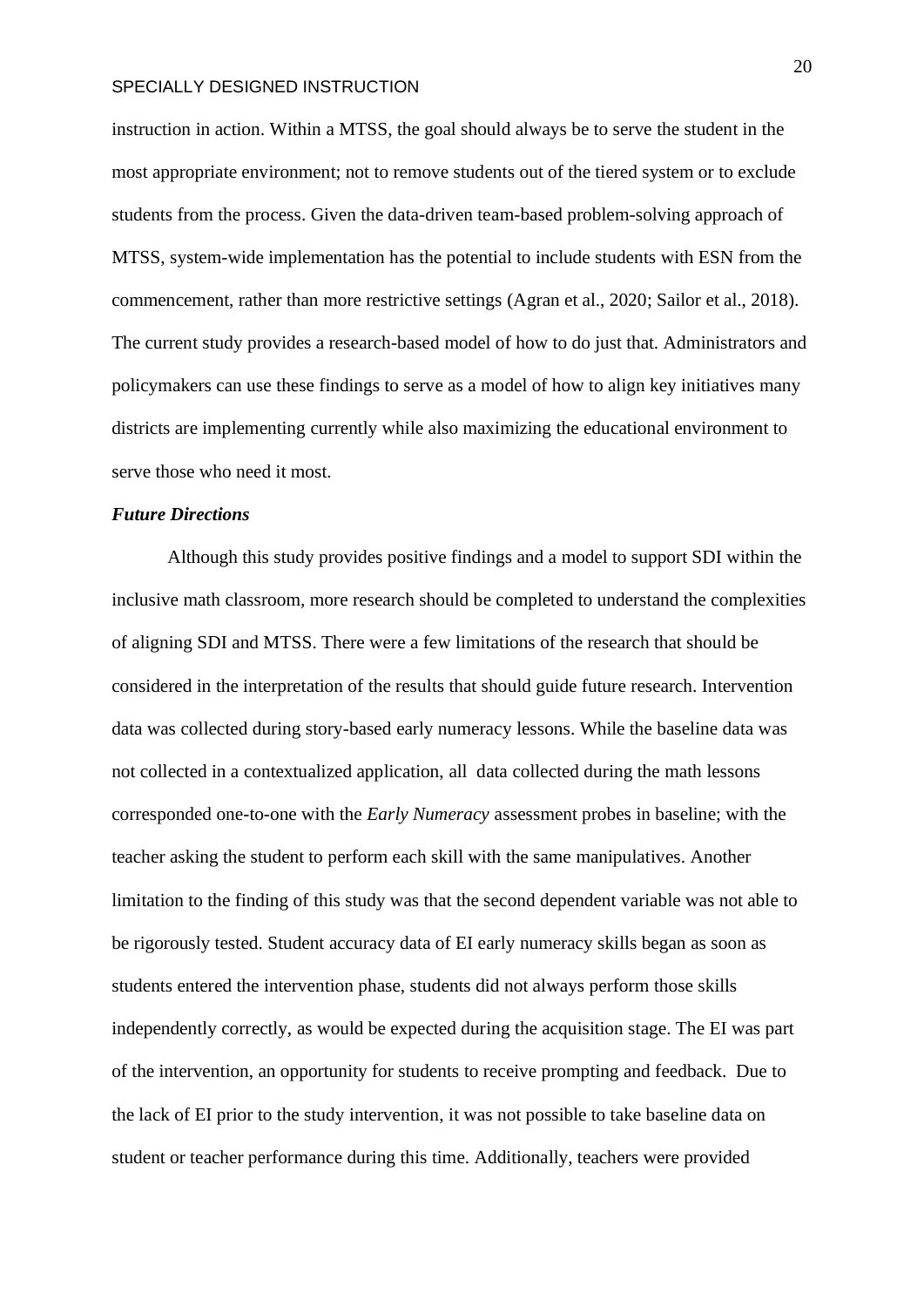flexibility (to increase feasibility and sustainability of the intervention) to embed numeracy skills that aligned with the math lessons being taught. Upon analysis of the embedded trials across students, all students were consistently provided a minimum of two embedded opportunities of each of the 11 skills per week; however, some skills (e.g., number identification, making sets) were embedded at a higher rate. Higher rates of systematic practice with feedback may have increased the performance of those specific skills. Analysis of student performance data also indicates that those skills practiced more often were the same skills mastered by the students (i.e., Figure 3). Skills such as, calendar use and patterning were not embedded as often, and were not the skills mastered by the students. More research is needed to determine if those skills are more complex; therefore harder for students to acquire in short periods of time, and/or the relationship to repeated practice (embedded trials).

Finally, although Kyle did move from no early numeracy skills mastered during baseline to an immediate increase in numeracy skills, he did not master more than five skills out of the possible eleven. Similarly, Sammy hit a ceiling of seven skills correct and Lilli's data was somewhat variable (dip in trend). It is not clear what caused a dip in Lilli's data during the intervention. The current data paths may have been due to the limited time of the study (end of the school year), more analysis of which skills were difficult for which student (unmastered skills varied across students; e.g., patterning, calendar, symbol use) and why may be helpful in future research. However, with the increased new math skills across all students within only five-eight weeks time, this may be considered a high rate of progress.

Additionally, one of the essential components of this intervention was the natural planning teachers, paraprofessionals, and special educators engaged in to determine how to embed the same early numeracy skills that occurred during pull-out individualized instruction into inclusive math lessons. To allow this intervention to occur naturally, depending on the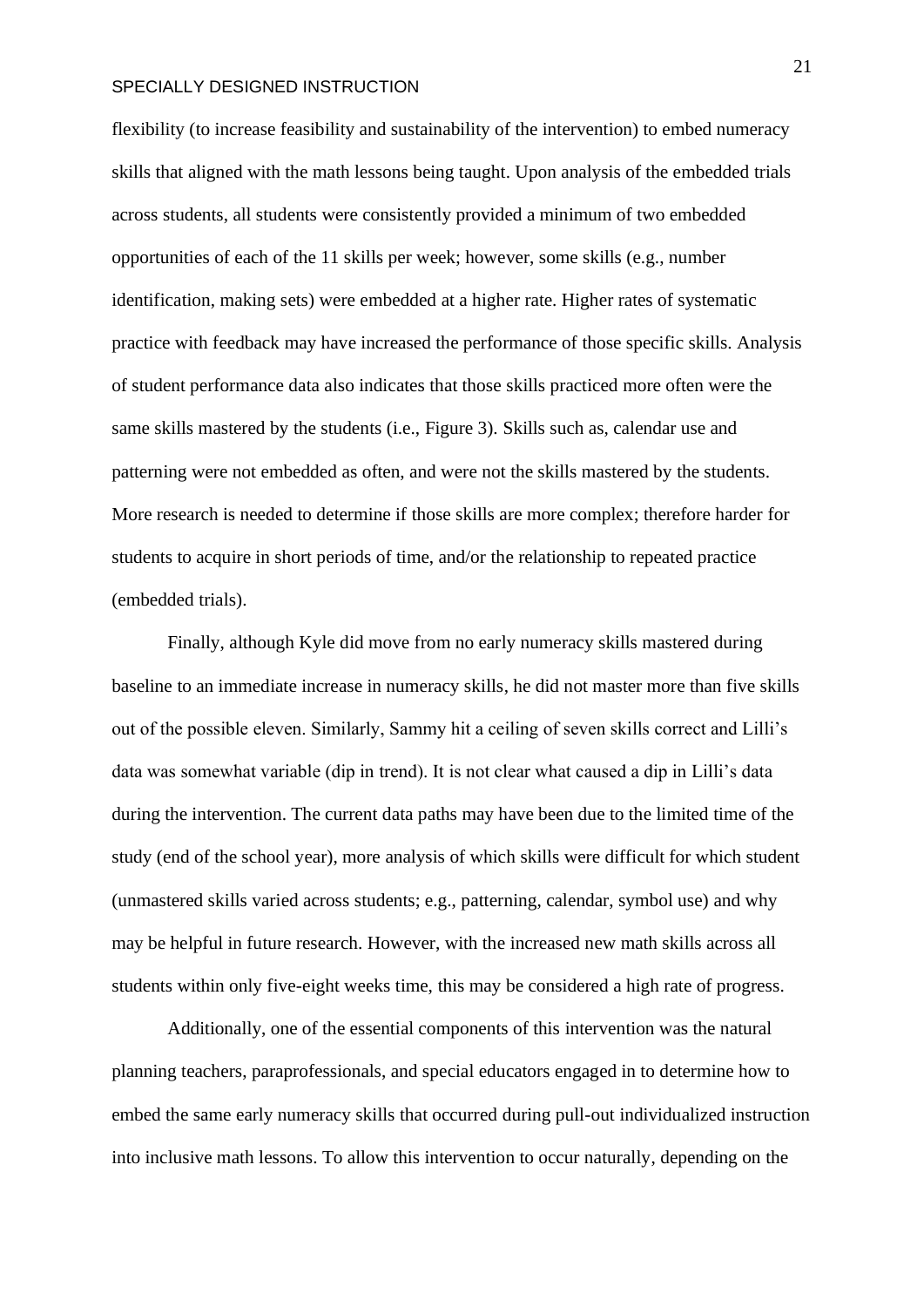unit of instruction (e.g., morning calendar, geometric shapes, and angles, linear equations), differing number of embedded trials were provided to each student from lesson to lesson, therefore only percentages of correct responses were compared across lessons and students. While a threat to consistent treatment across participants, the researchers tried to maintain a natural context of inclusive education by not overprescribing an intervention that was disingenuous and essentially unsustainable over time.

Further research should be conducted to monitor student progress over time using group experimental and/or single-case research methods in which experimental control is specifically monitored for student correct embedded opportunities. While student performance during EI has been recorded and positive effects found (Jimenez & Kamei, 2015), prior research has required special education teams to embed a specific number of trials per lesson, which may not be the most natural way which teams plan and work. With a continued call for researchers to address the need to support research to practice within the development of interventions (Cook & Farley, 2019) this study tried to identify how the intervention could maintain enough systematic and explicit guidelines while allowing the special education team to guide the intervention (number of skills embedded within each math lesson that felt appropriate to the learning outcomes, rather than force-fitting skills into a lesson for 'trial sake').

### **Concluding Thoughts**

This study utilized an evidence-based practice (i.e., EI) to support the early numeracy skills of three students who participated in inclusive education. Due to the specific learning needs of each student, it was important to identify the numeracy skills they needed to gain while also taking into consideration how they could receive SDI through a tiered system of support with individualized instruction embedded for focused skill gaps if alignment with the lesson (see Figure 1). Rather than only pull the students from their inclusive settings to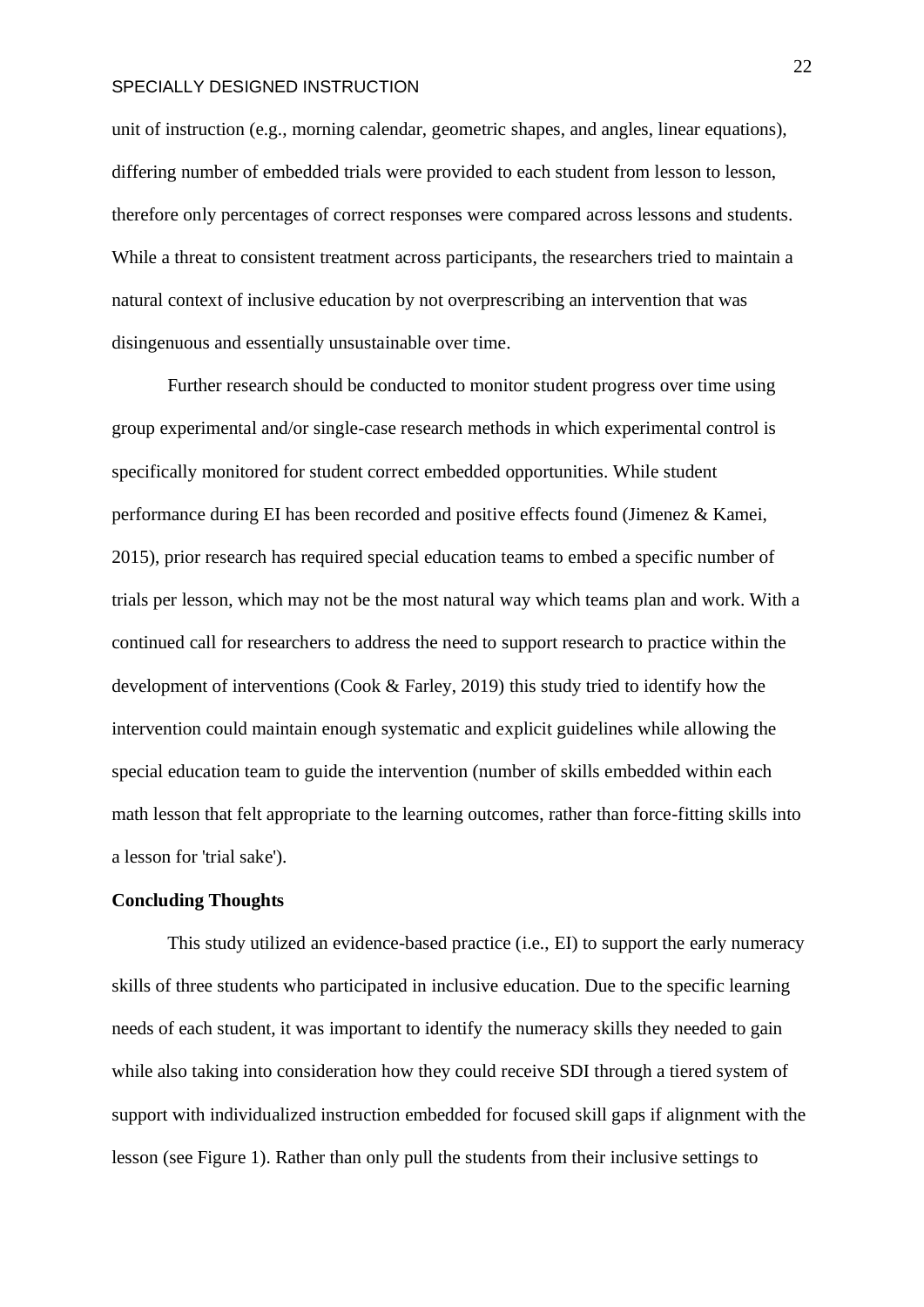receive intensive systematic instruction, students were able to gain repeated individualized instruction with error correction and feedback embedded within the inclusive math lessons through the use of EI and carefully crafted SDI. As administrators and educational leaders work to use MTSS to implement SDI, they may consider these results. By using this model of practice, they can provide instruction and intervention, a feasible and sustainable way that helps all students make academic progress and gain access to mathematical content.

#### References

- Archer, A. L. & Hughes C. A. (2011). *Explicit instruction: Effective and efficient teaching.* In what works for special-needs learners. K. R. Harris & S. Graham (Eds.). The Guilford Press.
- Browder, D. M., Jimenez, B. A., Spooner, F., Saunders, A., Hudson, M., & Bethune, K. S. (2012). Early numeracy instruction for students with moderate and severe developmental disabilities. *Research and Practice for Persons with Severe Disabilities*. 37(4), 308-320. http://doi:10.2511/027494813805327205
- Claessens, A., & Engel, M. (2013). How important is where you start? Early mathematics knowledge and later school success. *Teachers College Record*, *115*(6).
- Collins, B. (2012). *Systematic instruction for students with moderate and severe disabilities*. Brookes.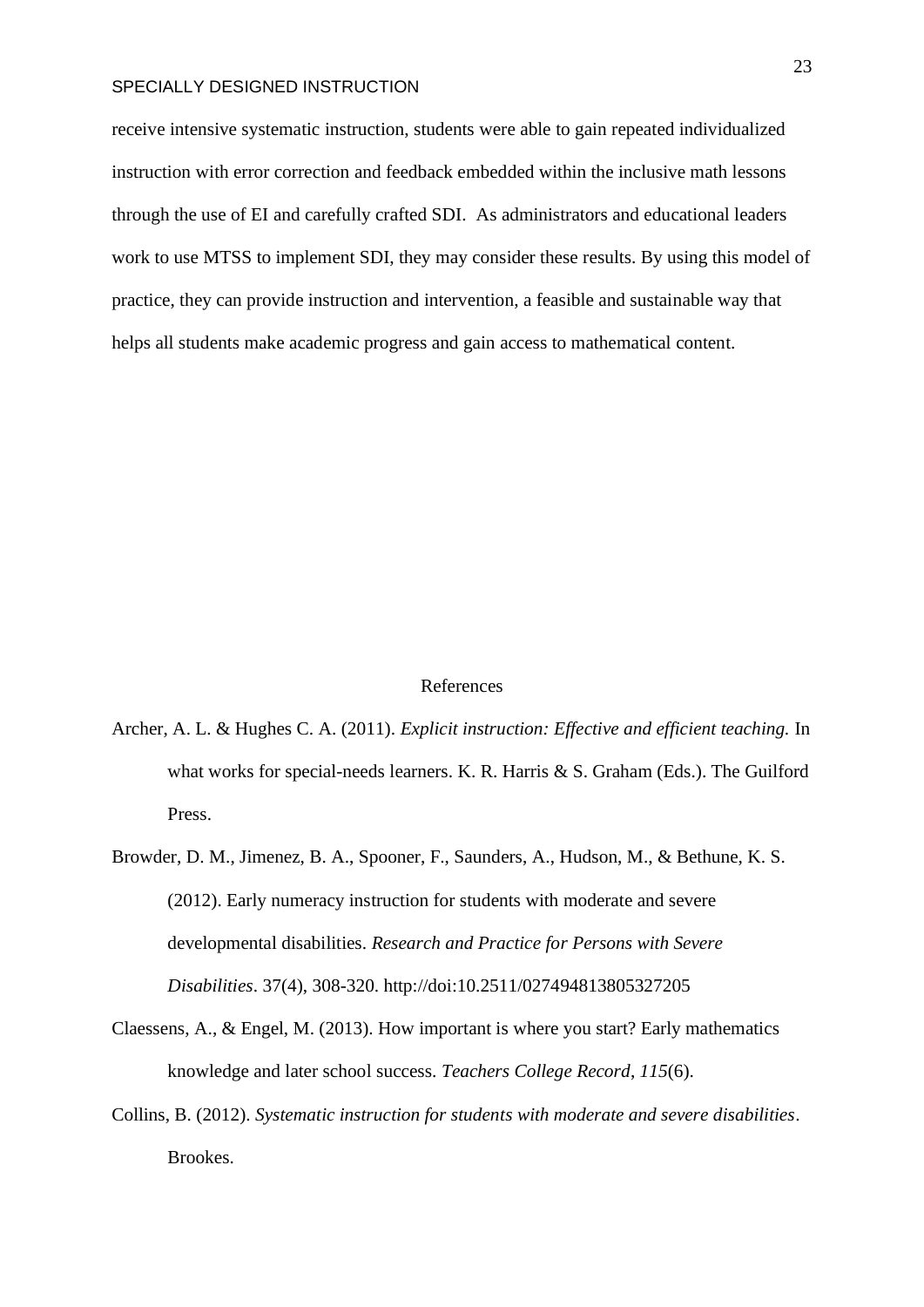- Cook, B. & Farley, C. (2019). *The research-to-practice gap in special education.* Current Trends and Legal Issues in Special Education. Corwin.
- Cox, S. K., & Jimenez, B. A. (2020). Mathematical interventions for students with autism spectrum disorder: Recommendations for practitioners. *Research in Developmental Disabilities*, *105*, 103744.
- Duncan, G. J., Dowsett, C. J., Claessens, A., Magnuson, K., Huston, A. C., Klebanov, P., ... & Sexton, H. (2007). School readiness and later achievement. *Developmental Psychology*, *43*(6), 1428.
- Fuchs, L. S., Compton, D. L., Fuchs, D., Paulsen, K., Bryant, J. D., & Hamlett, C. L. (2005). The prevention, identification, and cognitive determinants of math difficulty. *Journal of Educational Psychology, 97*, 493–513. https://doi.org/10.1037/0022-0663.97.3.493
- Friend, M. & Barron, T.L. (2020). *Specially designed instruction for co-teaching.* (1<sup>st</sup> ed.) Marilyn Friend, Inc.
- Friend, M., & Bursuck, W. D. (2019). *Including students with special needs: A practical guide for classroom teachers* (8th ed.). Pearson.
- Gast, D. & Spriggs, A. (2014). *Visual analysis of graphic data.* Single Subject Research Methodology in Behavioral Sciences, 199-233. https://doi.org/10.4324/9780203877937
- Gersten, R. M., Rolfhus, E., Clarke, B., Decker, L. E., Wilkins, C., & Dimino, J. (2015). Intervention for first graders with limited number knowledge: Large-scale replication of a randomized controlled trial. *American Educational Research Journal, 52*, 516– 546. https://doi.org/10.3102/0002831214565787
- Hudson, M. E., Browder, D. M., & Wood, L. A. (2013). Review of experimental research on academic learning by students with moderate and severe intellectual disability in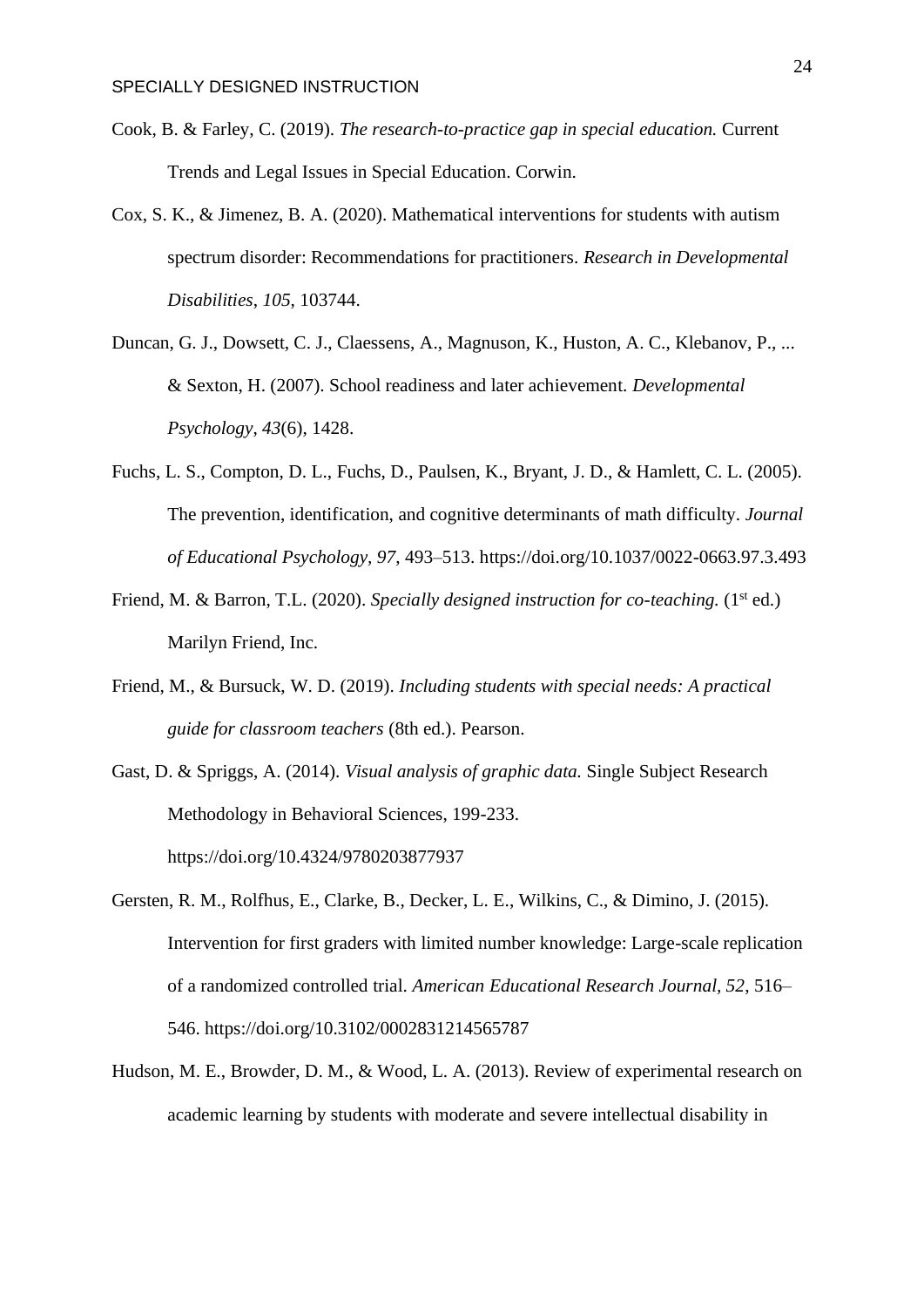general education. *Research and Practice for Persons with Severe Disabilities*, *38*(1), 17-29.

*Individuals with Disabilities Education Act*, 34 C.F.R §*300.39(b)(3)* 

- Jameson, J. M., McDonnell, J., Riesen, T. & Shamby, P. (2020). *Embedded instruction in the general education classroom for students with intellectual and developmental disabilities.* Council for Exceptional Children.
- Jimenez, B. A., & Barron, T. (2019). Learner-centered professional development: A model to increase inclusion for students with moderate intellectual disability. *Inclusion, 7*(2), 125- 139. https://doi.org/10.1352/2326-6988-7.2.125
- Jimenez, B. A. & Kamei, A. (2015). Embedded Instruction: An evidence-based practice to support academic achievement in inclusive core academics. *Inclusion, 3,* 132-144. https://doi.org/10.1352/2326-6988-3.3.132
- Jimenez, B. A., Mims, P. J., & Browder, D. M. (2012). Data-based decisions guidelines for teachers of students with severe intellectual and developmental disabilities. *Education and Training in Autism and Developmental Disabilities*, *47*(4), 407-413. https://www.jstor.org/stable/23879634
- Kleinert, H. (2020). Students with the most significant disabilities, communicative competence, and the full extent of their exclusion. *Research and Practice for Persons with Severe Disabilities*, *45*(1), 34-38. https://doi.org/10.1177/1540796919892740
- Kleinert, H., Towles-Reeves, E., Quenemoen, R., Thurlow, M., Fluegge, L., Weseman, L., & Kerbel, A. (2015). Where students with the most significant cognitive disabilities are taught: Implications for general curriculum access. *Exceptional Children*, *81*(3), 312- 328. https://doi.org/10.1177/0014402914563697
- Kleinert, H., Towles-Reeves, E., Quenemoen, R., Thurlow, M., Fluegge, L., Weseman, L., & Kerbel, A. (2015). Where students with the most significant cognitive disabilities are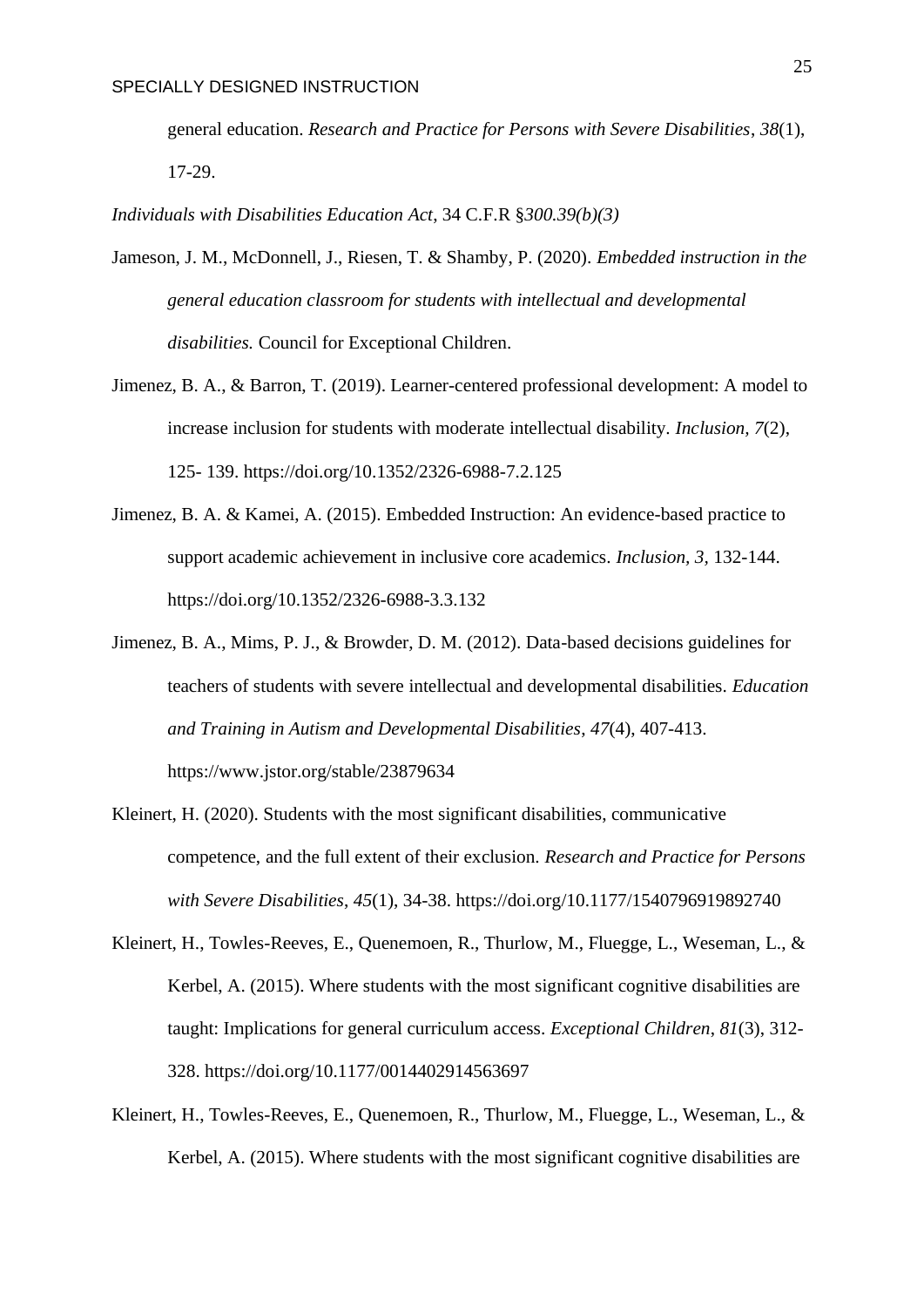taught: Implications for general curriculum access. Exceptional Children, 81, 312- 329. https://doi.org/10.1177/0014402914563697

- Krawec, J., & Steinberg, M. (2019). Inquiry-based instruction in mathematics for students with learning disabilities: A review of the literature. *Learning Disabilities: A Multidisciplinary Journal, 24*(2), 27-35. https://doi.org/10.18666/LDMJ-2019-V24- I2-9866
- Kearns, J. F., Towles-Reeves, E, Kleinert, H. L, Kleinert, J. O., & Thomas, M. K. (2011). Characteristics of and implications for students participating in alternate assessments based on alternate achievement standards. *Journal of Special Education, 45*(1), 3-14. https://doi.org/10.1177/0022466909344223
- Kurth, J. A., Morningstar, M. E., & Kozleski, E. B. (2014). The persistence of highly restrictive special education placements for students with low-incidence disabilities. *Research and Practice for Persons with Severe Disabilities*, *39*(3), 227- 239. https://doi.org/10.1177/1540796914555580
- Lenz, A. S. (2013). Calculating Effect Size in Single-Case Research: A Comparison of Nonoverlap Methods. *Measurement and Evaluation in Counseling and Development*, *46*(1), 64–73. https://doi.org/10.1177/0748175612456401
- Mazzotti, V. L., Rowe, D. A., Kwiatek, S., Voggt, A., Chang, W.-H., Fowler, C. H., Poppen, M., Sinclair, J., & Test, D. W. (2021). Secondary Transition Predictors of Postschool Success: An Update to the Research Base. *Career Development and Transition for Exceptional Individuals*, *44*(1), 47–64. https://doi.org/10.1177/2165143420959793
- McLeskey, J., Barringer, M-D., Billingsley, B., Brownell, M., Jackson, D., Kennedy, M., Lewis, T., Maheady, L., Rodriguez, J., Scheeler, M. C., Winn, J., & Ziegler, D. (2017, January). *High-leverage practices in special education*. Council for Exceptional Children & CEEDAR Center.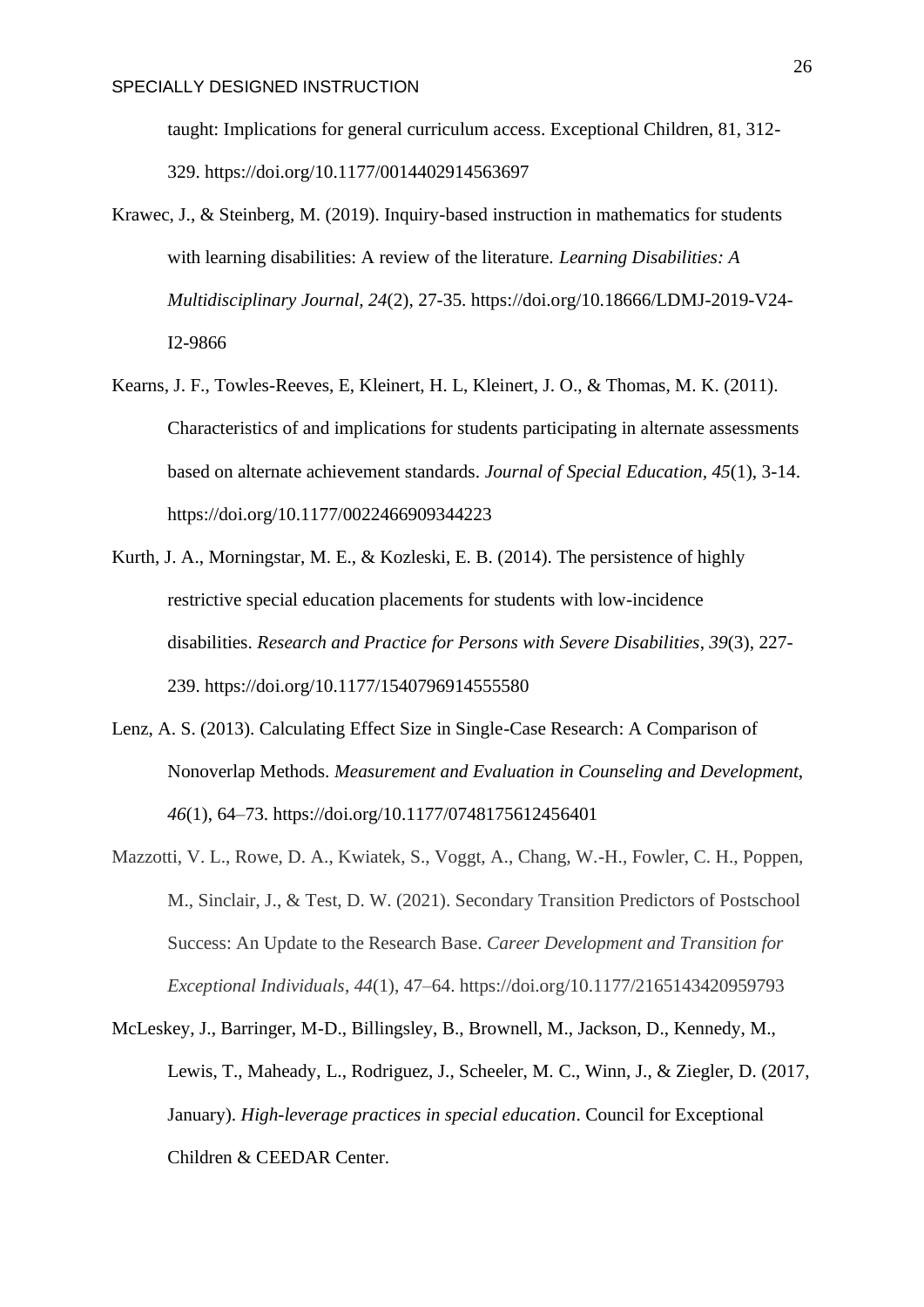- Morningstar, M., Kurth, J., & Johnson, P. E. (2017). Examining national trends in educational placement for students with significant disabilities. *Remedial and Special Education, 38*, 3-12. doi.org/10.1177/0741932516678327
- Morningstar, M. E., Shogren, K. A., Lee, H., & Born, K. (2015). Preliminary lessons about supporting participation and learning in inclusive classrooms. *Research and Practice for Persons with Severe Disabilities, 40*(3), 192-210.
- Olson, A., Leko, M. M., & Roberts, C. A. (2016). Providing students with severe disabilities access to the general education curriculum. *Research and Practice for Persons with Severe Disabilities*, *41*(3), 143-157.
- Riccomini, P. J., Morano, S., & Hughes, C. A. (2017). Big ideas in special education: Specially designed instruction, high-leverage practices, explicit instruction, and intensive instruction. *Teaching Exceptional Children*, *50*(1), 20-27.
- Root, J. R., Henning, B., & Jimenez, B. (2020). Building the early number sense of kindergarteners with autism: A replication study. *Remedial and Special Education*, *41*(6), 378-388.
- Ryndak, D. L., Taub, D., Jorgensen, C. M., Gonsier-Gerdin, J., Arndt, K., Sauer, J., ... & Allcock, H. (2014). Policy and the impact on placement, involvement, and progress in general education: Critical issues that require rectification. *Research and Practice for Persons with Severe Disabilities*, *39*(1), 65-74. https://doi:10.1177/1540796914533942
- Sailor, W. (2015). Advances in schoolwide inclusive school reform. *Remedial and Special Education, 36*(2), 94-99.<https://doi.org/10.1177/0741932514555021>
- Sailor, W., McCart, A., & Choi, J. (2018). Reconceptualizing inclusive education through multi- tiered systems of support. *Inclusion*, *6*(1), 3-18. https://doi.org/10.1352/2326-6 988-6.1.3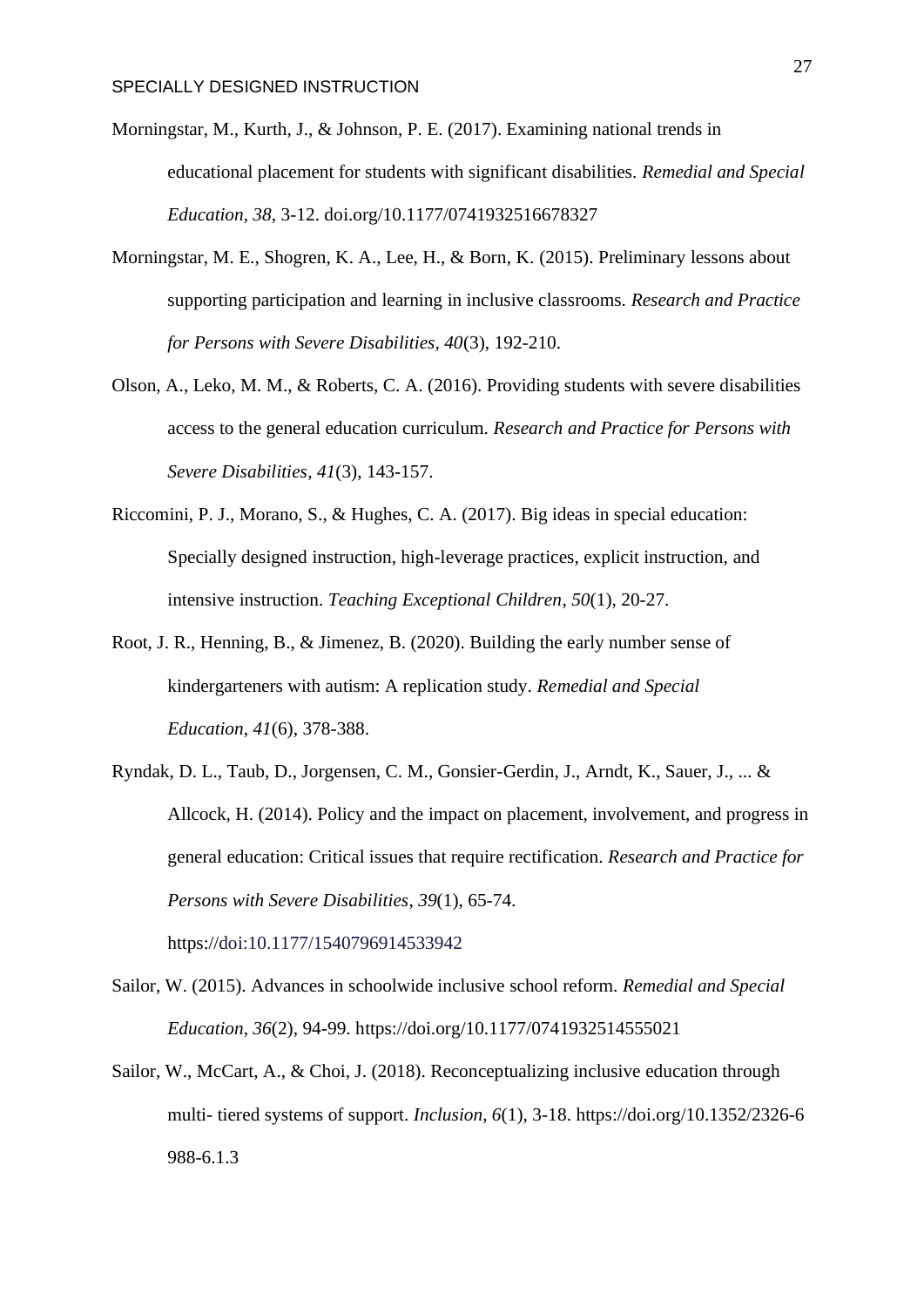- Sanetti, L. M. H., & Collier, M. M. A. (2015). Data-driven delivery of implementation supports in a multi-tiered framework: A pilot study. *Psychology in the Schools, 52*, 815–828.<https://doi.org/10.1002/pits.21861>
- Sanetti, L. M. H., & Luh, H. J. (2019). Fidelity of implementation in the field of learning disabilities. *Learning Disability Quarterly, 42*, 204–216. https://doi.org/10.1177/0731948719851514
- Saunders, A. F., Root, J. R., & Jimenez, B. A. (2019). Recommendations for inclusive educational practices in mathematics for students with extensive support needs. *Inclusion, 7*(2), 75-91. https://doi.org/10.1352/2326-6988-7.2.75
- Saunders, A. F., Wakemen, S., Reyes, E., Thurlow, M., & Vandercook, T. (2020). *Instructional practices for students with the most significant disabilities in inclusive settings: A review of the literature* (TIES Center Report 104). University of Minnesota, The TIES Center.
- Shogren, K. A., McCart, A. B., Lyon, K. J., & Sailor, W. S. (2015). All means all: Building knowledge for inclusive school wide transformation. *Research and Practice for Persons with Severe Disabilities, 40*(3), 173–191. https://doi.org/10.1177/1540796915586191
- Spooner, F., Root, J., Saunders, A. F., & Browder, D. M. (2019). An updated evidence-based practice review on teaching mathematics to students with moderate and severe developmental disabilities. *Remedial and Special Education, 40*(3), 150-165. <https://doi.org/10.1177/0741932517751055>
- Taub, D. A., McCord, J. A., & Ryndak, D. (2017). Opportunities to learn for students with extensive support needs: A context of research supported practices for all in general education classes. *Journal of Special Education, 51*, 127-137. http://doi[:10.1177/0022466917696263](https://doi.org/10.1177/0022466917696263)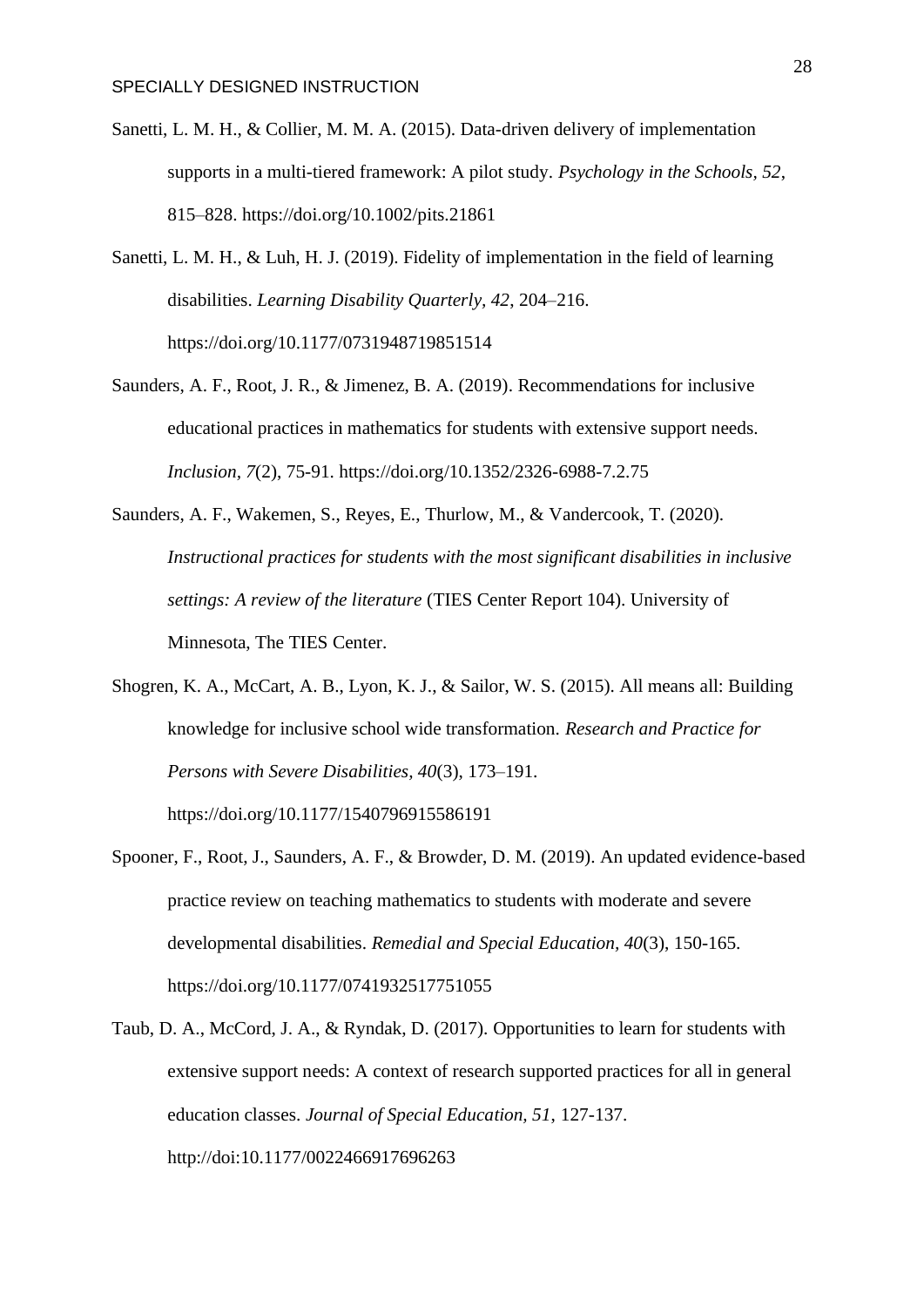Thurlow, M. L., Ghere, G., Lazarus, S. S., & Liu, K. K. (2020). *MTSS for all: Including students with the most significant cognitive disabilities*. University of Minnesota, National Center on Educational Outcomes. TIES Center.

White, O., R., & Haring, N. G. (1980). *Exceptional teaching* (2<sup>nd</sup> ed.). Merrill.

Wolery M., Busick M., Reichow B., & Barton E. E. (2010). Comparison of overlap methods for quantitatively synthesizing single-subject data. *The Journal of Special Education*. 44(1), 18-28. http://doi[:10.1177/0022466908328009](https://doi.org/10.1177/0022466908328009)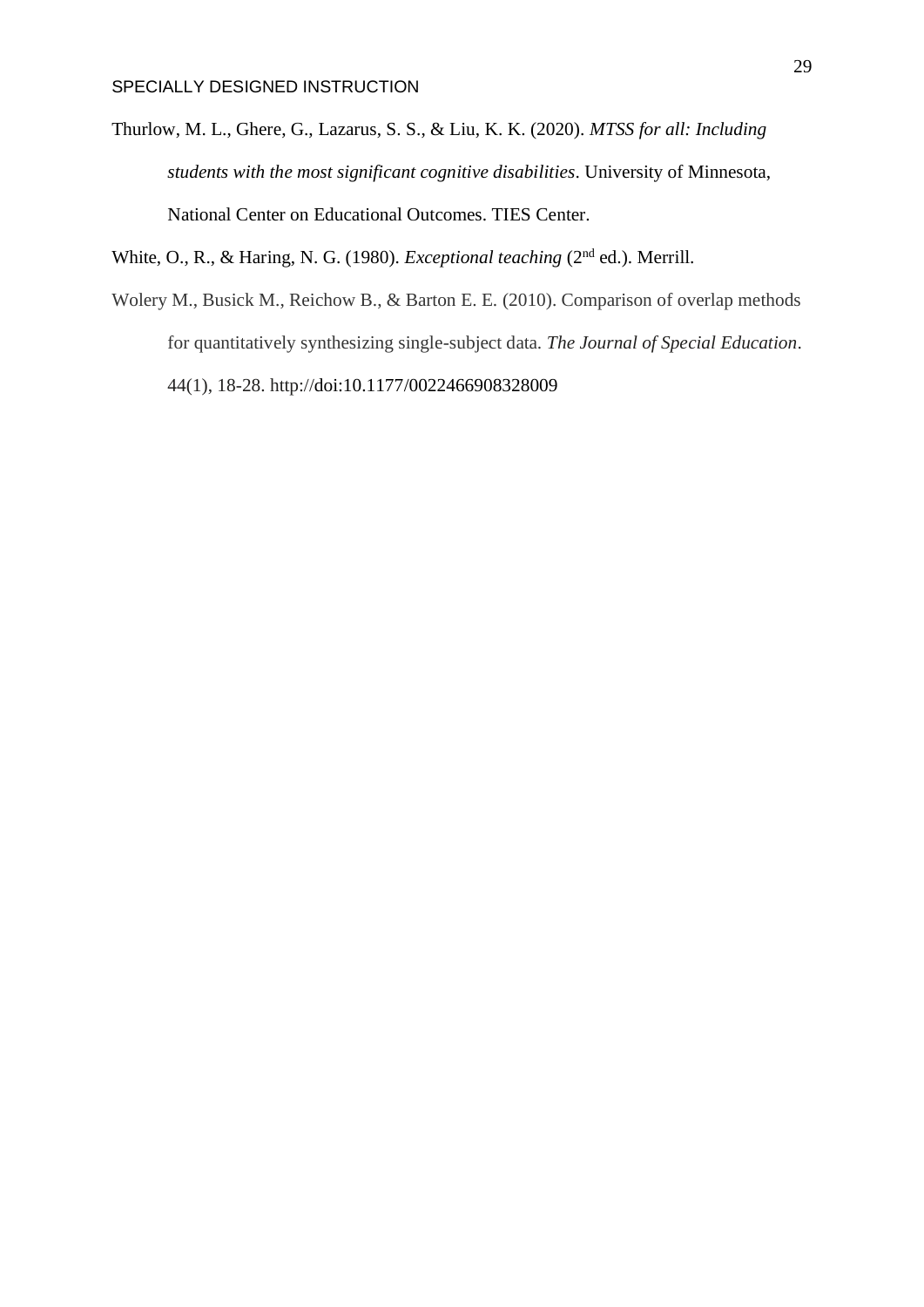# **Figure 1**

*Instruction for Students with Extensive Support Needs within MTSS*



*Design Copyright Barron 2020; Adapted from Thurlow, M. L., Ghere, G., Lazarus, S. S., & Liu, K. K. (2020). MTSS for all: Including students with the most significant cognitive disabilities. Minneapolis, MN: University of Minnesota, National Center on Educational Outcomes. TIES Center*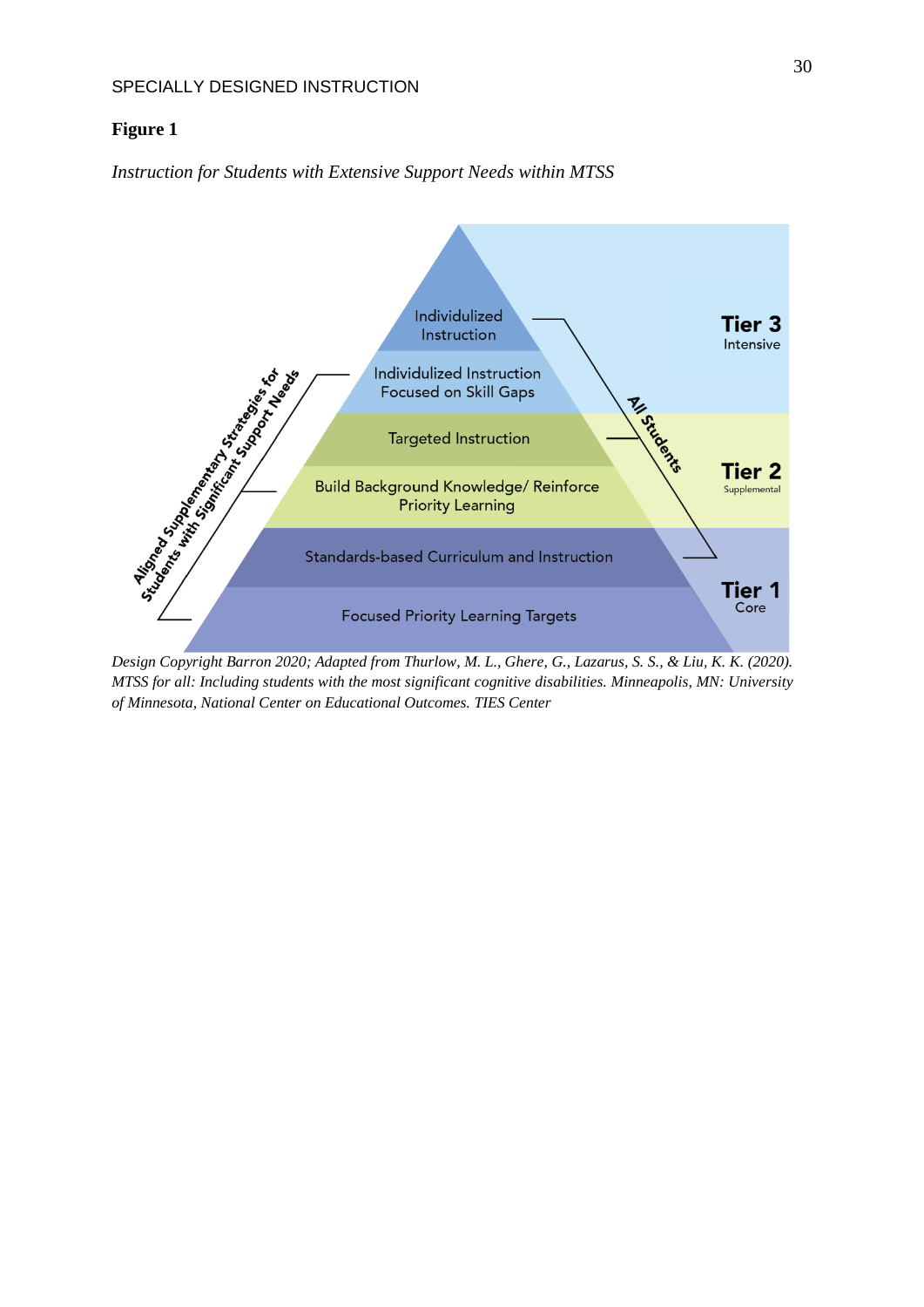# **Figure 2**

# *Sample Embedded Instruction Planning Template*

| Math objectives When<br>$\mathbf{0} = 0$ -second salay $\mathbf{P} =$ Prompt given after $\mathbf{S}$ G seconds |                                               | Prompt plan<br>1 = independent, conect response within 5 seconds |          | Data collection<br>EC - Error correction |                  |            | $\epsilon$ 1 |
|-----------------------------------------------------------------------------------------------------------------|-----------------------------------------------|------------------------------------------------------------------|----------|------------------------------------------|------------------|------------|--------------|
| <b>Ob</b> etives                                                                                                | <b>Bost Time</b> to Embed                     | Prompts                                                          |          | Student Passormance                      |                  |            |              |
| <b>Get I</b> Count I<br>movable objects                                                                         |                                               | my trapezoid =?<br>Hew Me                                        | $\alpha$ | P.<br>(1)                                | <b>HC</b>        |            |              |
| E-2 Count 1-5 nonmovable<br>cityects in a fine.                                                                 | Shape produce<br>Shape scene!                 | counting square                                                  | ö.       |                                          | EC)              |            |              |
| <b>EPS</b> Rote count from 1-5.                                                                                 |                                               |                                                                  | ö.       |                                          | EC               |            |              |
| <b>M</b> 4 Make sets of 1-8.                                                                                    | students making<br>$mod - p^{\prime}$ - tubes | Demonstrate set of 2<br>You build a set of 1                     | $\circ$  | ad<br>(r)                                | DC.              |            |              |
| <b>Bd</b> <sup>5</sup> Add premade asts with<br>sums to s.                                                      | add trapezoids<br>$+$ hexagons                | You made a face!<br>You have a set of 3<br>and a set of 2        | $\alpha$ | (p.                                      | EC               |            |              |
|                                                                                                                 |                                               |                                                                  |          | <b><i>IFORD CONTINUES</i></b>            |                  |            |              |
| APPENDIX F <b>El Inclusion Data Form I. Unit One</b><br><b>Objectives</b><br><b>EZ</b><br>6 Compare sets for    | Best Time to Embed                            | Prompts                                                          |          | <b>Student Performance</b>               |                  |            |              |
| катна/една).<br>西<br><b>7</b> Identify the symbol<br>for equals $(-)$ .                                         |                                               |                                                                  |          | 13<br>Þ<br>$\circ$<br>P.                 | 13               | T.C.<br>EC |              |
| 8 Identify an ABAB pattern.                                                                                     | Detu pustant un<br><b>HOW-</b><br>Straytboard | Which is an<br>$A + A - B$<br><b>INSTEADAN</b>                   |          | $\circ$<br>P                             | $\left(1\right)$ | tic.       |              |
| 9 Use a nonstandard unit<br>of measurement to<br>measure 1-5.                                                   |                                               |                                                                  |          | $\sigma$                                 |                  | EC         |              |
| $\square$<br>10 Identify datas from 1st<br>tra tath on a calendar.                                              |                                               |                                                                  |          | P<br>ö                                   |                  | EC         |              |
| 11 Identify 1 5 days later in<br>a week using a calendar.                                                       |                                               |                                                                  |          | $\circ$<br>D.                            |                  | EC         |              |